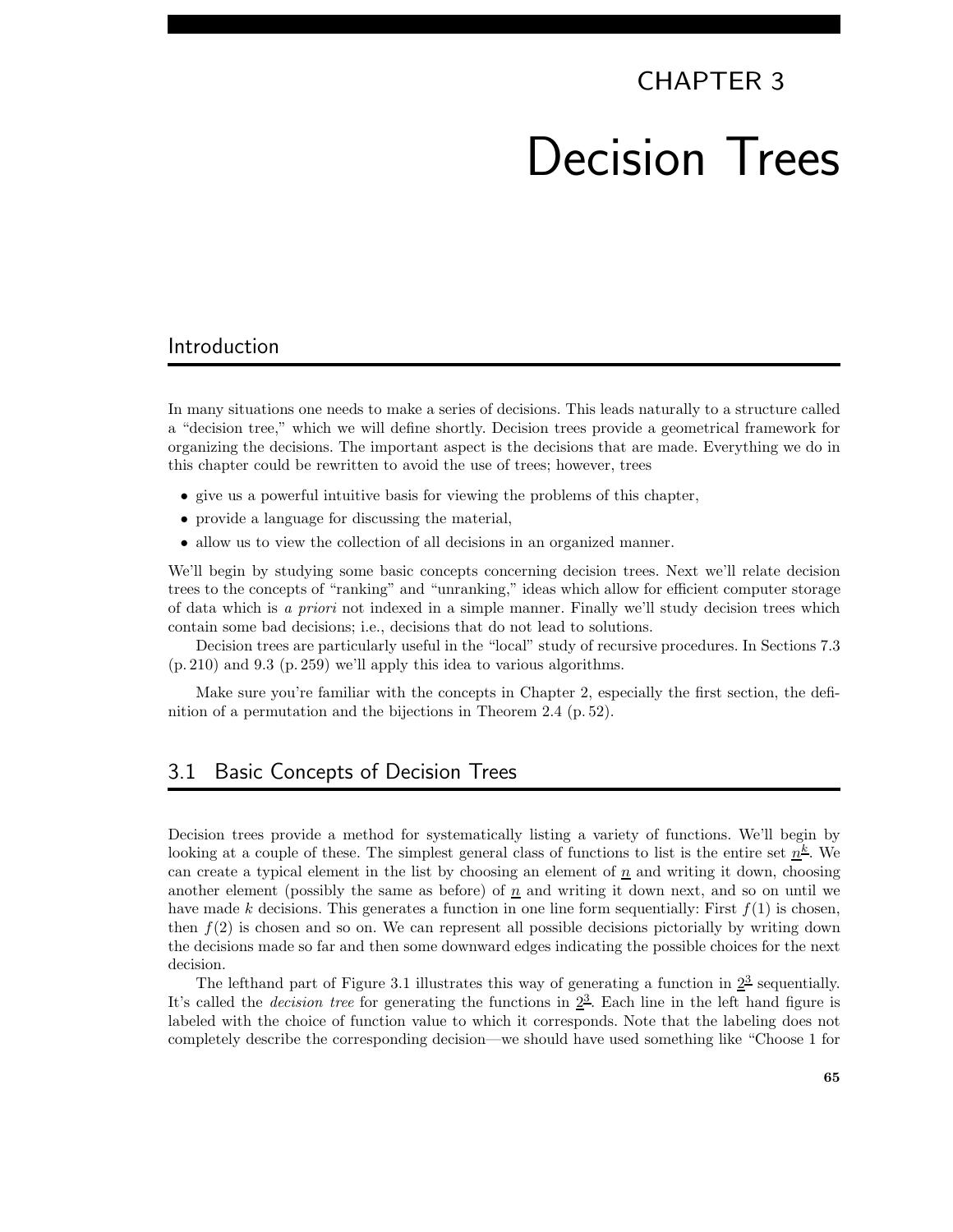

Figure 3.1 (a) The decision tree for all functions in  $2^3$ ; that is, 3-long lists from  $\{1,2\}$  with repeats allowed is on the left. We've omitted commas in the lists. Functions are written in one line notation. (b) The underlying tree with all labels removed is on the right.

the value of  $f(2)$ " instead of simply "1" on the line from 1 to 11. At the end of each line is the function that has been built up so far. We've omitted commas, so 211 means 2,1,1.

To the right of the figure for generating the functions is the same structure without any labels. The dots  $\left( \bullet \right)$  are called *nodes* or *vertices* and the lines connecting them are called *edges*. Sometimes it is more convenient to specify an edge by giving its two end points; for example, the edge from 1 to 12 in the figure can be described uniquely as (1,12). The nodes with no edges leading down are called the leaves. The entire branching structure is called a tree or, more properly, an ordered rooted tree. The topmost node is called the root.

In this terminology, the labels on the vertices show the partial function constructed so far when the vertex has been reached. The edges leading out of a vertex are labeled with all possible decisions that can be made next, given the partial function at the vertex. We labeled the edges so that the labels on edges out of each vertex are in order when read left to right. The leaves are labeled with the finished functions. Notice that the labels on the leaves are in lexicographic order. If we agree to label the edges from each vertex in order, then any set of functions generated sequentially by specifying  $f(i)$  at the *i*th step will be in lex order.

To create a single function we start at the root and choose downward edges (i.e., make decisions) until we reach a leaf. This creates a path from the root to a leaf. We may describe a path in any of the following ways:

- the sequence of vertices  $v_0, v_1, \ldots, v_m$  on the path from the root  $v_0$  to the leaf  $v_m$ ;
- the sequence of edges  $e_1, e_2, \ldots, e_m$ , where  $e_i = (v_{i-1}, v_i)$ , the edge connecting  $v_{i-1}$  to  $v_i$ ;
- the integer sequence of decisions  $D_1, D_2, \ldots, D_m$ , where  $e_i$  has  $D_i$  edges to the left of it leading out from  $v_{i-1}$ .

Note that if a vertex has k edges leading out from it, the decisions are numbered  $0, 1, \ldots, k-1$ . We will find the concept of a sequence of decisions useful in stating our algorithms in the next section. We illustrate the three approaches by looking at the leaf  $2,1,2$  in Figure 3.1:

- $\bullet$  the vertex sequence is root, 2, 21, 212;
- $\bullet$  the edge sequence is 2, 1, 2;
- the decision sequence is  $1, 0, 1$ .

The following example uses a decision tree to list a set of patterns which are then used to solve a counting problem.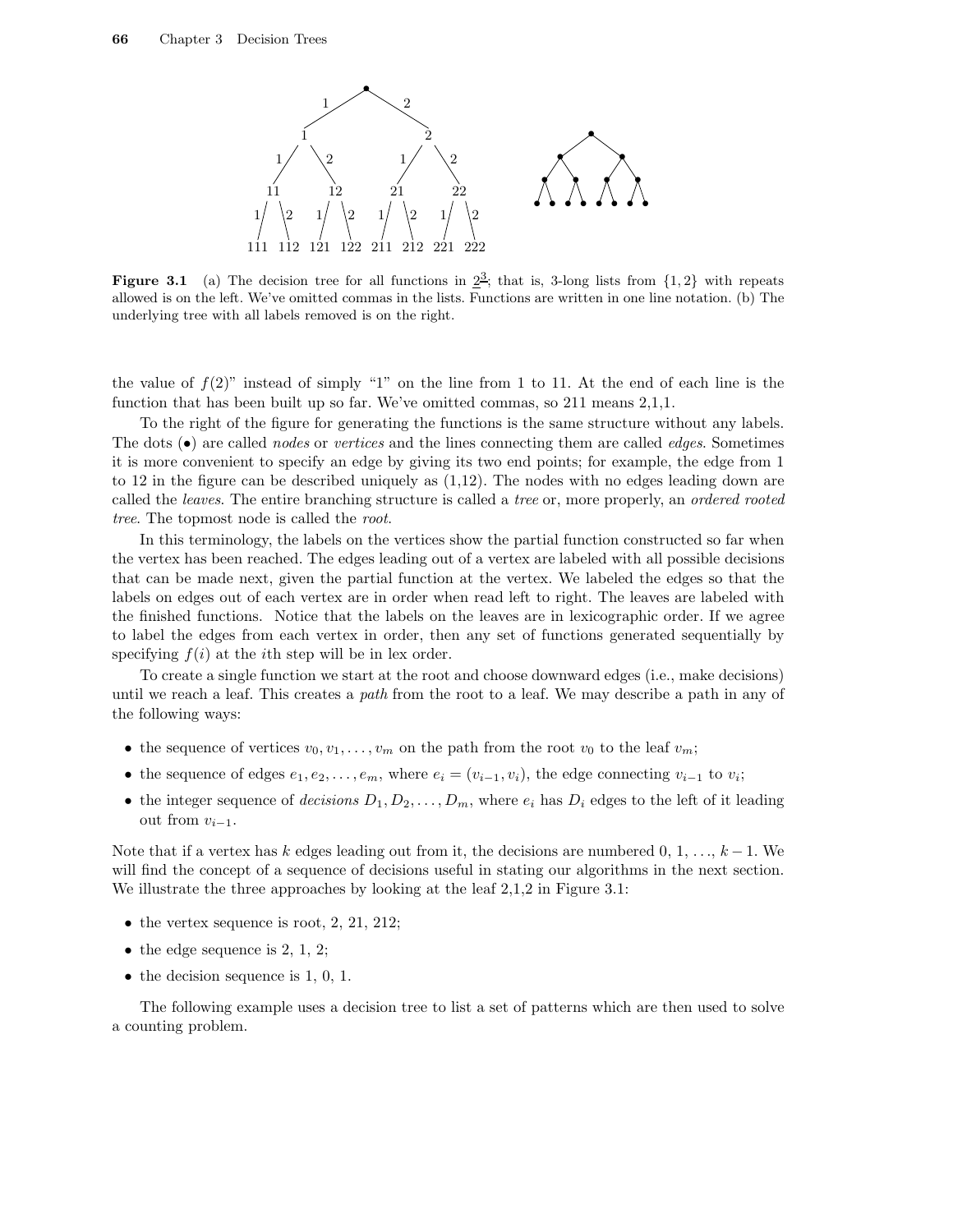

**Figure 3.2** The decision tree for 5-long C-V patterns.

| $\#V$ 's | $\#CC's$ | ways to fill                          | patterns                |
|----------|----------|---------------------------------------|-------------------------|
|          |          | $(20 \times 19)^2 \times 6$           | <b>CCVCC</b>            |
|          |          | $20^3 \times 6^2$                     | <b>CVCVC</b>            |
|          |          | $(20 \times 19) \times 20 \times 6^2$ | CCVCV CVCCV VCCVC VCVCC |
|          |          | $20^2 \times 6^3$                     | <b>VCVCV</b>            |

Figure 3.3 Grouping and counting the patterns.

Example 3.1 Counting words Using the 26 letters of the alphabet and considering the letters AEIOUY to be vowels how many five letter "words" (i.e. five long lists of letters) are there subject to the following constraints?

- (a) No vowels are ever adjacent.
- (b) There are never three consonants adjacent.
- (c) Adjacent consonants are always different.

To start with, it would be useful to have a list of all the possible patterns of consonants and vowels; e.g., CCVCV (with C for consonant and V for vowel) is possible but CVVCV and CCCVC violate conditions (a) and (b) respectively and so are not possible. We'll use a decision tree to generate these patterns in lex order. Of course, a pattern CVCCV can be thought of as a function f where  $f(1) = C$ ,  $f(2) = V$ , ...,  $f(5) = V$ . In Example 3.2 we'll use a decision tree for a counting problem in which there is not such a straightforward function interpretation.

We could simply try to list the patterns (functions) directly without using a decision tree. The decision tree approach is preferable because we are less likely to overlook something. The resulting tree is shown in Figure 3.2. At each vertex there are potentially two choices, but at some vertex only one is possible because of conditions (a) and (b) above. Thus there are one or two decisions at each vertex. You should verify that this tree lists all possibilities systematically.

∗ ∗ ∗ Stop and think about this! ∗ ∗ ∗

With enough experience, one can list the leaves of a fairly simple decision tree like this one without needing to draw the entire tree. It's easier to make mistakes using that short cut, so we don't recommend it—especially on exams!

We can now group the patterns according to how many vowels and how many adjacent consonants they have since these two pieces of information are enough to determine how many ways the pattern can be filled in. The results are given in Figure 3.3. To get the answer, we multiply the "ways to fill" in each row by the number of patterns in that row and sum over all four rows. The answer is  $20^2 \times 6 \times 973$ .  $\Box$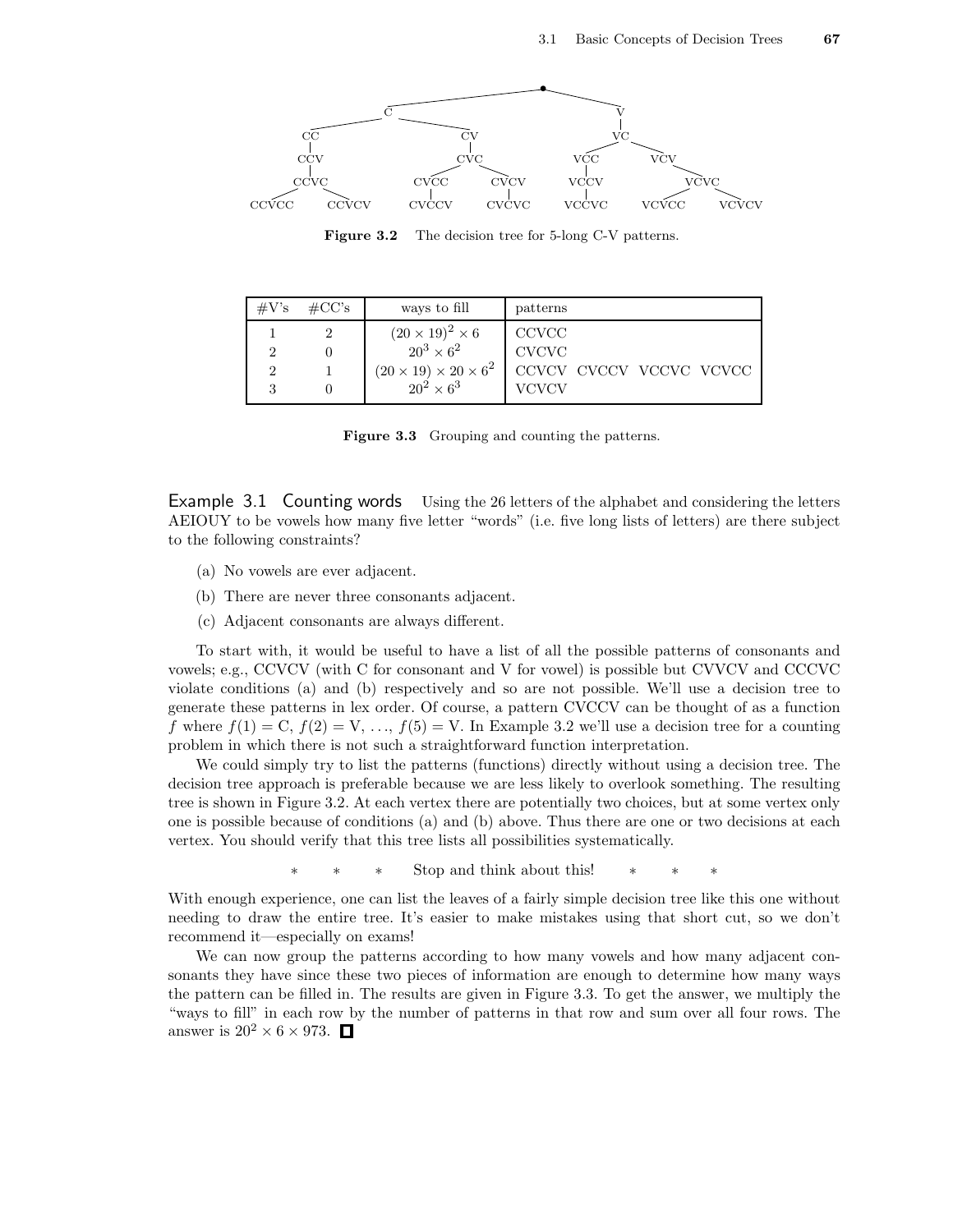

Figure 3.4 A decision tree for two 2 pair hands.

The next two examples also deal with patterns. The first example looks at patterns of overlap between two hands of cards and uses this to count hands. In contrast to the previous example, no locations are involved. The second example looks at another word problem. We take the patterns to be the number of repetitions of letters rather than the location of types of letters.

Example 3.2 Two hands of cards In Chapter 1 we studied various problems involving a hand of cards. Now we complicate matters by forming more than one hand on the same deal from the deck. How many ways can two 5 card hands be formed so that each hand contains 2 pairs (and a fifth card that has a different value)?

The problem can be solved by forming the first hand and then forming the second, since the number of choices for the second hand does not depend on what the first hand is as long as we know it is a hand with 2 pairs. We solved the two pair problem in Example 1.16 (p. 22), so we know that the first hand can be formed in 123,552 ways.

Forming the second hand is complicated by the fact that the first hand has used up some of the cards in the deck. As a result, we must consider different cases according to the amount of overlap between the first and second hands. We'll organize the possibilities by using a decision tree. Let  $P_i$ be the set of values of the pairs in the *i*thhand; e.g., we might have  $P_1 = \{3, Q\}$  and  $P_2 = \{2, 3\}$ , in which case the hands have one pair value in common. Our first decision will be the value of  $|P_1 \cap P_2|$ , which must be 0, 1 or 2. Our next decision will be based on whether or not the value of the unpaired card in the first hand is in  $P_2$ ; i.e., whether or not a pair in the second hand has the same value as the nonpair card in the first hand. We'll label the edges Y and N according as this is true or not. The decision tree is shown in Figure 3.4, where we've labeled the leaves  $A-E$  for convenience.

We'll prove that the number of hands that correspond to each of the leaves is

$$
A: \binom{10}{2} \binom{4}{2}^2 (52 - 8 - 5) = 63,180,
$$
  
\n
$$
B: \binom{3}{2} \times \binom{10}{1} \binom{4}{2} (52 - 8 - 4) = 7,200,
$$
  
\n
$$
C: 2 \times \binom{10}{1} \binom{4}{2} (52 - 8 - 3) = 4,920,
$$
  
\n
$$
D: 2 \binom{3}{2} (52 - 8 - 2) = 252,
$$
  
\n
$$
E: 52 - 8 - 1 = 43,
$$

giving a total of 75,595 choices for the second hand. Multiplying this by 123,552 (the number of ways of forming the first hand) we find that there are somewhat more than  $9 \times 10^9$  possibilities for two hands. Of course, if the order of the hands is irrelevant, this must be divided by 2.

We'll derive the values for leaves  $A$  and  $D$  and let you do the rest. For  $A$ , we choose the two pairs not using any of the three values in the first hand. As in Example 1.16, this gives us  $\binom{10}{2}\binom{4}{2}^2$ possibilities. We then choose the single card. To do the latter, we must avoid the values of the two pairs already chosen in the second hand and the cards in the first hand. Thus there are  $52 - 8 - 5$ choices for this card. For D, we choose which element of  $P_1$  is to be in  $P_2$  (2 choices). The suits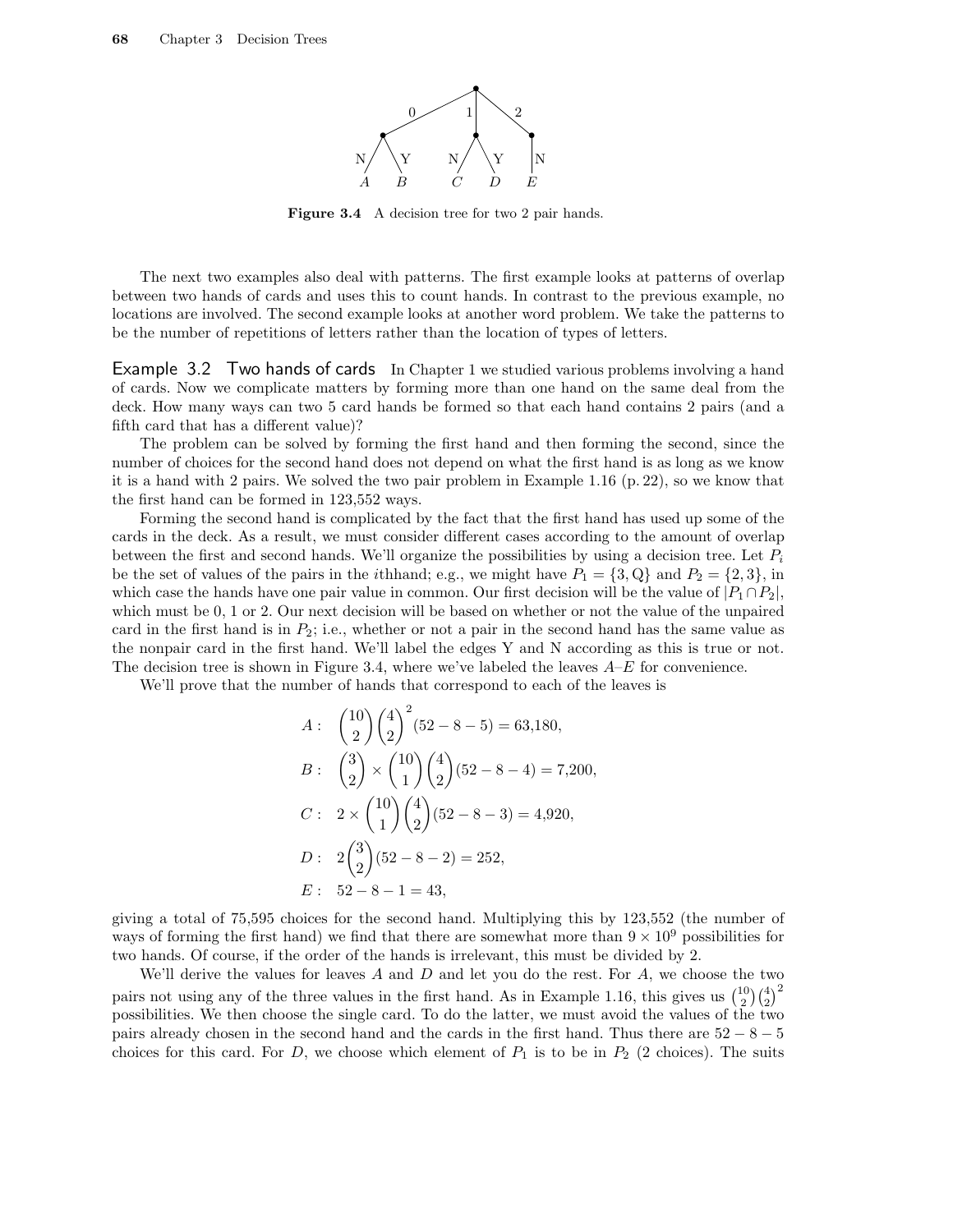

Figure 3.5 The decision tree for forming 8-letter words using ERRONEOUSNESS in Example 3.3. The first level of edges from the root indicates the number of different letters used three times; the next level, two times; and the bottom level, once.

of that pair in the second hand are determined since only two cards with that value are left in the deck after selecting the first hand. Next we choose the suits for the other pair  $\binom{3}{2}$  choices). Finally we select the fifth card. We must avoid (a) the values of the two pairs already chosen in the second hand and (b) the pair that was used in the first hand which doesn't have the same value as either of the pairs in the second hand.  $\square$ 

Example 3.3 Words from a collection of letters Review the problem discussed in Examples 1.11 (p. 13) and 1.19 (p. 24), where we counted possible "words" that could be made using the letters in ERROR. In Example 1.11, we counted by listing words one at a time. In Example 1.19, we counted by grouping words according to the number of occurrences of each letter. Both approaches could be carried out using a decision tree, for example, we could first choose  $m_1$ , then  $m_2$  and finally  $m<sub>3</sub>$  in Example 1.19. Let's consider a bigger problem where it will be useful to form even larger groups of words than in Example 1.19. (Larger groups result in fewer total groups and so lead to easier counting.) We'll group words by patterns, as we did in Example 3.1, but the nature of the patterns will be different—it will be more like what we did for hands of cards in Chapter 1. Let's compute the number of 8-letter words that can be can be formed using the letters in ERRONEOUS-NESS, using a letter no more often than it appears in ERRONEOUSNESS. We have three each of E and S; two each of O, N, and R; and one U. We will make three levels of decisions. The first level will be how many letters to use three times, the second level how many to use twice, and the third level how many to use once. Of course, since the total number of letters used must be 8 to create our 8-letter word, the choice on the third level is forced. Since there are only 6 distinct letters, we must either use at least one letter 3 times or use at least two letters twice. The decision tree is shown in Figure 3.5.

Why did we go from three times to twice to once in the levels instead of, for example in the reverse order?

Stop and think about this!

Had we first chosen how many letters were to appear once, the number of ways to choose letters to appear twice would depend on whether or not we had used U. The choices for triples would be even more complex. By starting with the most repeated letters and working down to the unrepeated ones, this problem does not arise. Had we made decisions in the reverse order just described, there would have been 23 leaves. You might like to try constructing the tree.

We can easily carry out the calculations for each of eight leaves. For example, at leaf  $F$ , we choose 1 of the 2 possibilities at the first choice AND 2 of the 4 possibilities at the second choice AND 1 of the 3 possibilities at the third choice. This gives  $\binom{2}{1}\binom{4}{2}\binom{3}{1}$ . Listing the choices at each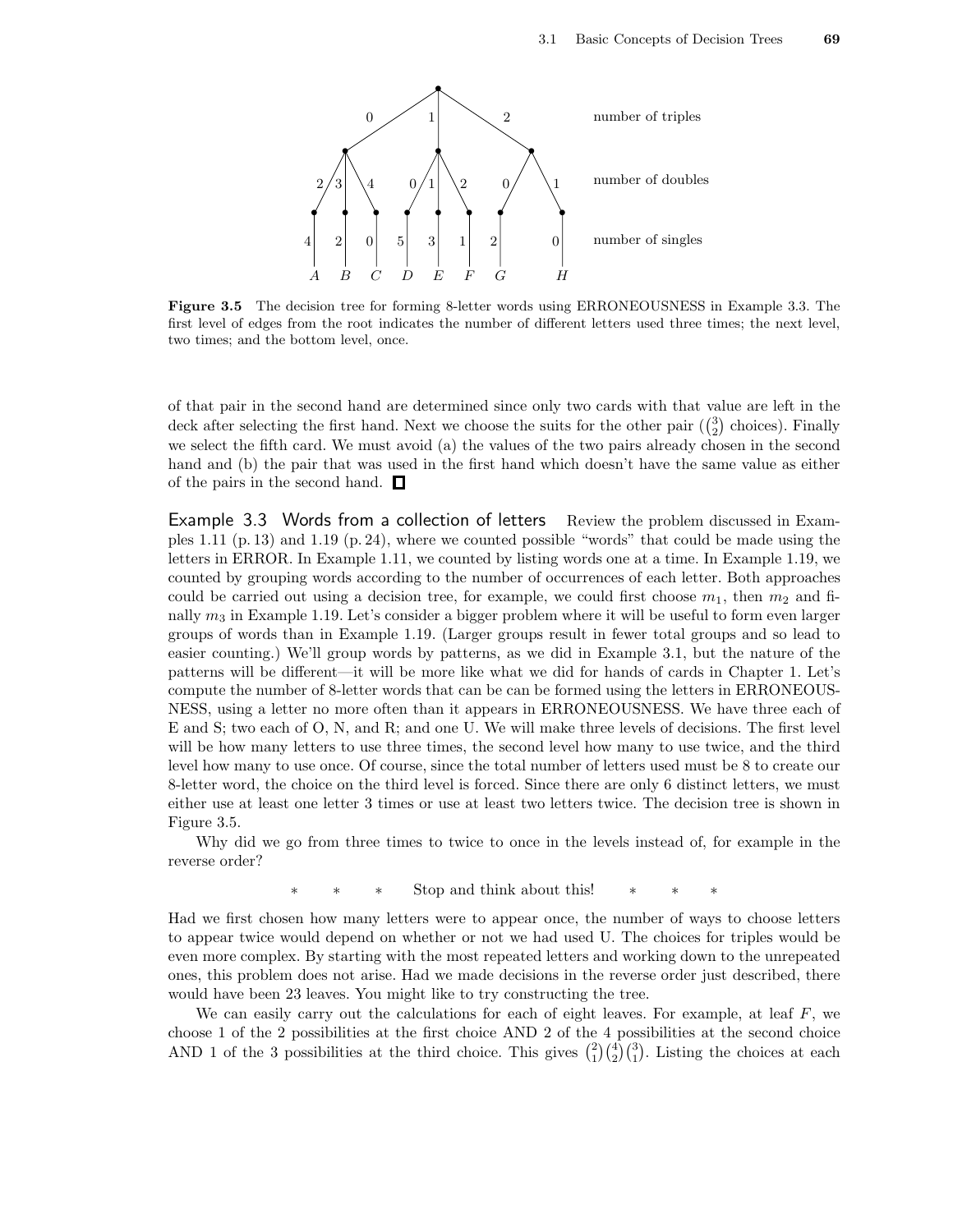time in alphabetical order, they might have been E; N, S; O. AND now we choose locations for each of these letters. This can be counted by a multinomial coefficient:  $\binom{8}{3,2,2,1}$ . In a similar manner, we have the following results for the eight cases.

$$
A: \begin{pmatrix} 2 \\ 0 \end{pmatrix} \begin{pmatrix} 5 \\ 2 \end{pmatrix} \begin{pmatrix} 4 \\ 4 \end{pmatrix} \begin{pmatrix} 8 \\ 2, 2, 1, 1, 1, 1 \end{pmatrix} = 100,800
$$
  
\n
$$
B: \begin{pmatrix} 2 \\ 0 \end{pmatrix} \begin{pmatrix} 5 \\ 3 \end{pmatrix} \begin{pmatrix} 3 \\ 2 \end{pmatrix} \begin{pmatrix} 8 \\ 2, 2, 2, 1, 1 \end{pmatrix} = 151,200
$$
  
\n
$$
C: \begin{pmatrix} 2 \\ 0 \end{pmatrix} \begin{pmatrix} 5 \\ 4 \end{pmatrix} \begin{pmatrix} 2 \\ 0 \end{pmatrix} \begin{pmatrix} 8 \\ 2, 2, 2, 2 \end{pmatrix} = 12,600
$$
  
\n
$$
D: \begin{pmatrix} 2 \\ 1 \end{pmatrix} \begin{pmatrix} 4 \\ 0 \end{pmatrix} \begin{pmatrix} 5 \\ 5 \end{pmatrix} \begin{pmatrix} 8 \\ 3, 1, 1, 1, 1, 1 \end{pmatrix} = 13,440
$$
  
\n
$$
E: \begin{pmatrix} 2 \\ 1 \end{pmatrix} \begin{pmatrix} 4 \\ 1 \end{pmatrix} \begin{pmatrix} 4 \\ 3 \end{pmatrix} \begin{pmatrix} 8 \\ 3, 2, 1, 1, 1 \end{pmatrix} = 107,520
$$
  
\n
$$
F: \begin{pmatrix} 2 \\ 1 \end{pmatrix} \begin{pmatrix} 4 \\ 2 \end{pmatrix} \begin{pmatrix} 3 \\ 1 \end{pmatrix} \begin{pmatrix} 8 \\ 3, 3, 1, 1 \end{pmatrix} = 60,480
$$
  
\n
$$
G: \begin{pmatrix} 2 \\ 2 \end{pmatrix} \begin{pmatrix} 3 \\ 0 \end{pmatrix} \begin{pmatrix} 4 \\ 2 \end{pmatrix} \begin{pmatrix} 8 \\ 3, 3, 1, 1 \end{pmatrix} = 6,720
$$
  
\n
$$
H: \begin{pmatrix} 2 \\ 2 \end{pmatrix} \begin{pmatrix} 3 \\ 3 \end{pmatrix} \begin{pmatrix} 3 \\
$$

Adding these up, we get 454,440. This is about as simple as we can make the problem with the tools presently at our disposal. In Example 11.6 (p. 319), we'll see how to immediately identify the answer as the coefficient of a term in the product of some polynomials.  $\Box$ 

In the previous examples we were interested in counting the number of objects of some sort words, hands of cards. Decision trees can also be used to provide an orderly listing of objects. The listing is simply the leaves of the tree read from left to right. Figure 3.6 shows the decision tree for the permutations of 3 written in one line form. Recall that we can think of a permutation as a bijection  $f: 3 \rightarrow 3$  and its one line form is  $f(1), f(2), f(3)$ . Since we chose the values of  $f(1), f(2)$  and  $f(3)$ in that order, the permuations are listed lexicographically; that is, in "alphabetical" order like a dictionary only with numbers instead of letters. On the right of Figure 3.6, we've abbreviated the decision tree a bit by shrinking the edges coming from vertices with only one decision and omitting labels on nonleaf vertices. As you can see, there is no "correct" way to label a decision tree. The intermediate labels are simply a tool to help you correctly list the desired objects (functions in this case) at the leaves. Sometimes one may even omit the function at the leaf and simply read it off the tree by looking at the labels on the edges or vertices associated with the decisions that lead from the root to the leaf. An example of such a tree appears in Figure 3.16 (p. 90).

Definition 3.1 Rank The rank of a leaf is the number of leaves to its left. Thus, if there are n leaves the rank is an integer between 0 and  $n-1$ , inclusive.

In Figure 3.6, the leaf 1,2,3 has rank 0 and the leaf 3,1,2 has rank 4. Rank is an important tool for storing information about objects and for generating objects at random. See the next section for more discussion.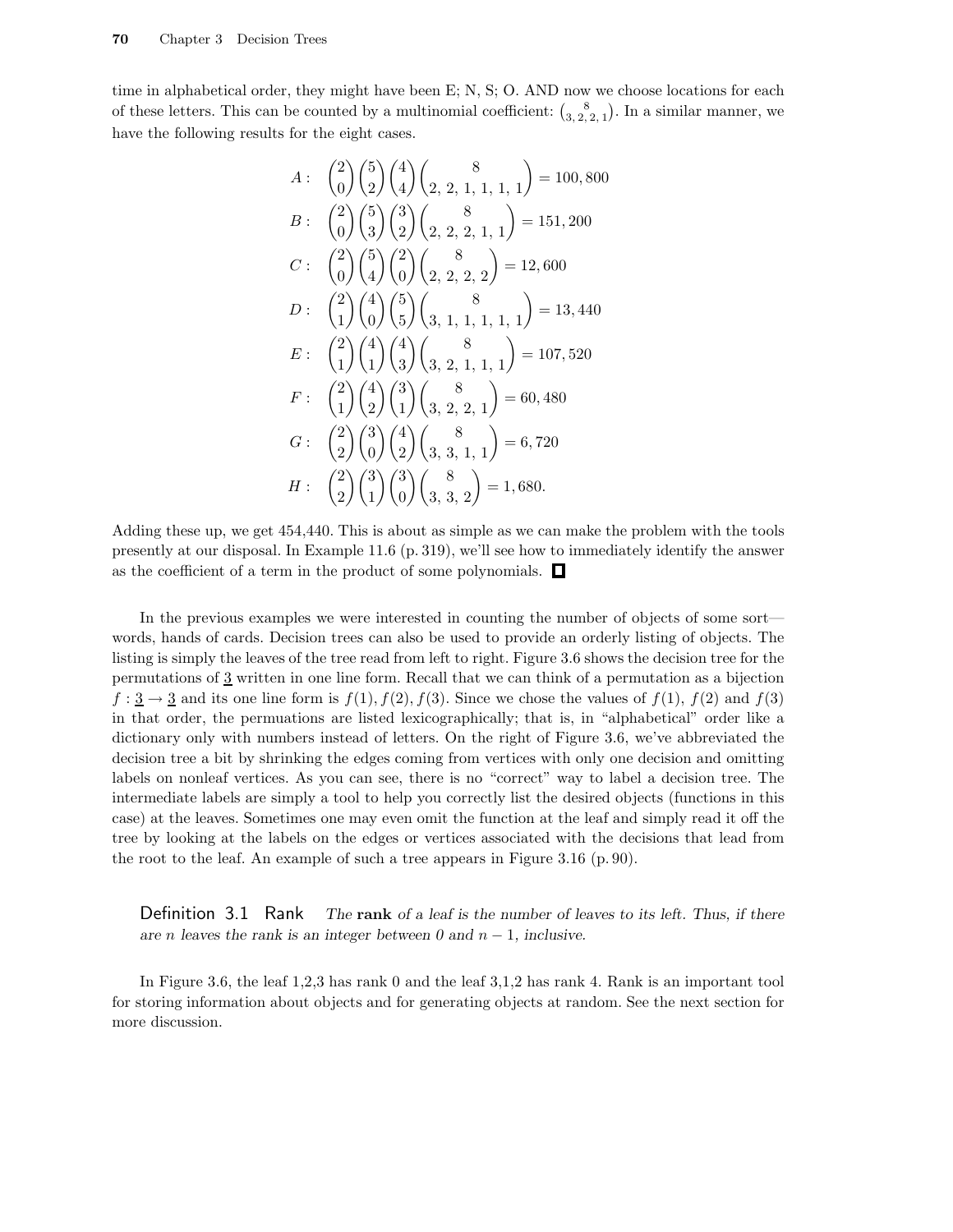

**Figure 3.6** The decision tree for the permutations of  $\frac{3}{2}$  in lex order. (a) The full tree is on the left side. (b) An abbreviated tree is on the right. We've omitted commas and written permutations in one line form.

Example 3.4 Direct insertion order Another way to create a permutation is by *direct inser*tion. (Often this is simply called "insertion.") Suppose that we have an ordered list of k items into which we want to insert a new item. It can be placed in any of  $k+1$  places; namely, at the end of the list or immediately before the *i*th item where  $1 \leq i \leq k$ . By starting out with 1, choosing one of the two places to insert 2 in this list, choosing one of the three places to insert 3 in the new list and, finally, choosing one of the four places to insert 4 in the newest list, we will have produced a permutation of  $\underline{4}$ . To do this, we need to have some convention as to how the places for insertion are numbered when the list is written from left to right. The obvious choice is from left to right; however, right to left is often preferred because the leftmost leaf is then  $12 \ldots n$  as it is for lex order. We'll use the obvious choice (left to right) because it is less confusing.

Here's the derivation of the permutation associated with the insertions 1, 3 and 2.

| number to insert                                            |        |                |             | Answer |
|-------------------------------------------------------------|--------|----------------|-------------|--------|
| partial permutation<br>positions in list<br>position to use | $1\,2$ | $2 - 1$<br>123 | 213<br>1234 | 2413   |

Figure 3.7 is the decision tree for generating permutations of 3 by direct insertion. The labels on the vertices are, of course, the partial permutations, with the full permutations appearing on the leaves. The decision labels on the edges are the positions in which to insert the next number. To the left of the tree we've indicated which number is to be inserted. This isn't really necessary since the numbers are always inserted in increasing order starting with 2. Notice that the labels on the leaves are no longer in lex order because we constructed the permutations differently. Had we labeled the vertices with the positions used for insertion, the leaves would then be labeled in lex order. If you don't see why this is so, label the vertices of the decision tree with the insertion positions.

Unlike lex order, it is not immediately clear that this method gives all permutations exactly once. We now prove this by induction on n. The case  $n = 1$  is trivial since there are no insertions. Suppose  $n > 1$  and that  $a_1, \ldots, a_n$  is a permutation of  $1, \ldots, n$ . If  $a_k = n$ , then the last insertion must have been to put n in position k and the partial permutation of  $1, \ldots, n-1$  before this insertion was  $a_1, \ldots, a_{k-1}, a_{k+1}, \ldots, a_n$ . By the induction assumption, the insertions leading to this permutation are unique and so we are done.

Like the method of lex order generation, the method of direct insertion generation can be used for other things besides permutations. However, direct insertion cannot be applied as widely as lex order. Lex order generation works with anything that can be thought of as an (ordered) list, but direct insertion requires more structure.  $\Box$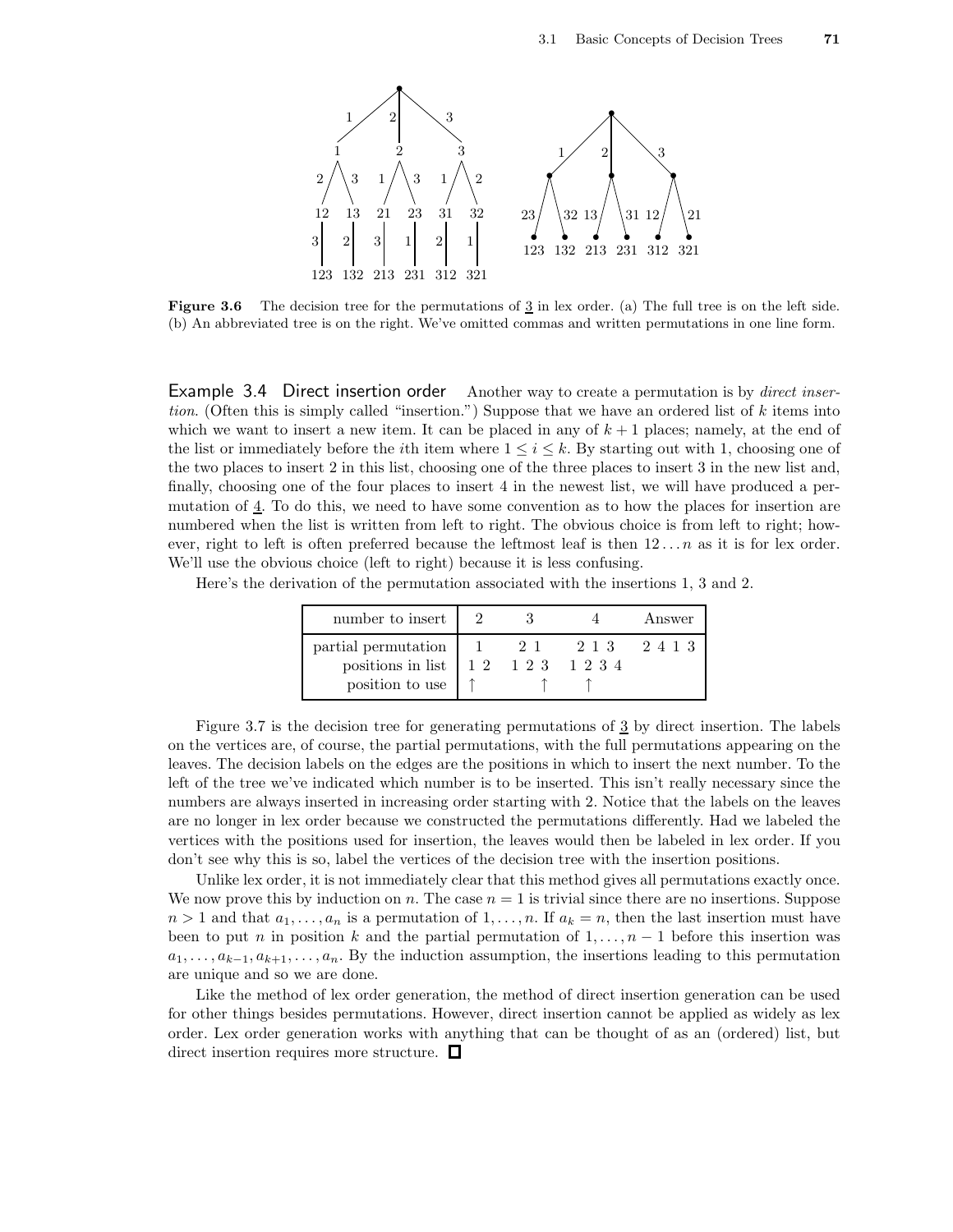

Figure 3.7 The decision tree for the permutations of 3 in direct insertion order. We've omitted commas.

Example 3.5 Transposition order Yet another way to create a permutation is by transposition. It is similar to direct insertion; however, instead of pushing a number into a space between elements of the partial permutation, we put it into a place that may already be occupied, bumping that element out of the way. If an element is bumped, it is moved to the end of the list.

Here's the derivation of the permutation associated with 1, 3 and 2. Note that, while direct insertion used positions between elements of the partial permutation, transposition uses the positions of the partial permutation plus one more space at the end.

| number to insert                                            |       |             | Answer |
|-------------------------------------------------------------|-------|-------------|--------|
| partial permutation<br>positions in list<br>position to use | 1 2 3 | 213<br>1234 | 2431   |

As with direct insertion, unique generation of all permutations is not obvious. A similar inductive proof works: Suppose the permutation is  $a_1, \ldots, a_n$  and  $a_k = n$ . The preceding partial permutation is

- $a_1, \ldots, a_{n-1}$ , if  $k = n$ ,
- $a_1, \ldots, a_{k-1}, a_n, a_{k+1}, \ldots, a_{n-1}$ , if  $k < n$ .

By the induction assumption, we can generate any  $(n-1)$ -long permutation, so generate whichever of the above permutations of  $\{1, \ldots, n-1\}$  is required and then put n into position k, bumping if necessary. Thus the map from the n! possible transposition sequences to permutations is a surjection. Since the domain and image of the map are the same size, the map is a bijection. This completes the proof.

Why is this called the transposition method? Suppose the sequence of positions is  $p_2, \ldots, p_n$ . Then the permutation is obtained by starting with the identity permutation and applying, in order, the transpositions  $(2, p_2), (3, p_3), \ldots, (n, p_n)$ , where the pseudo-transposition  $(k, k)$  is interpreted as doing nothing.

Since this seems more complicated than lex order and insertion order, why would anyone use it? It is an easy way the generate random permutations: Generate a sequence  $p_2, \ldots, p_n$  of random integers where  $1 \leq p_k \leq k$ . Then apply the method of the previous paragraph to create the random permutation.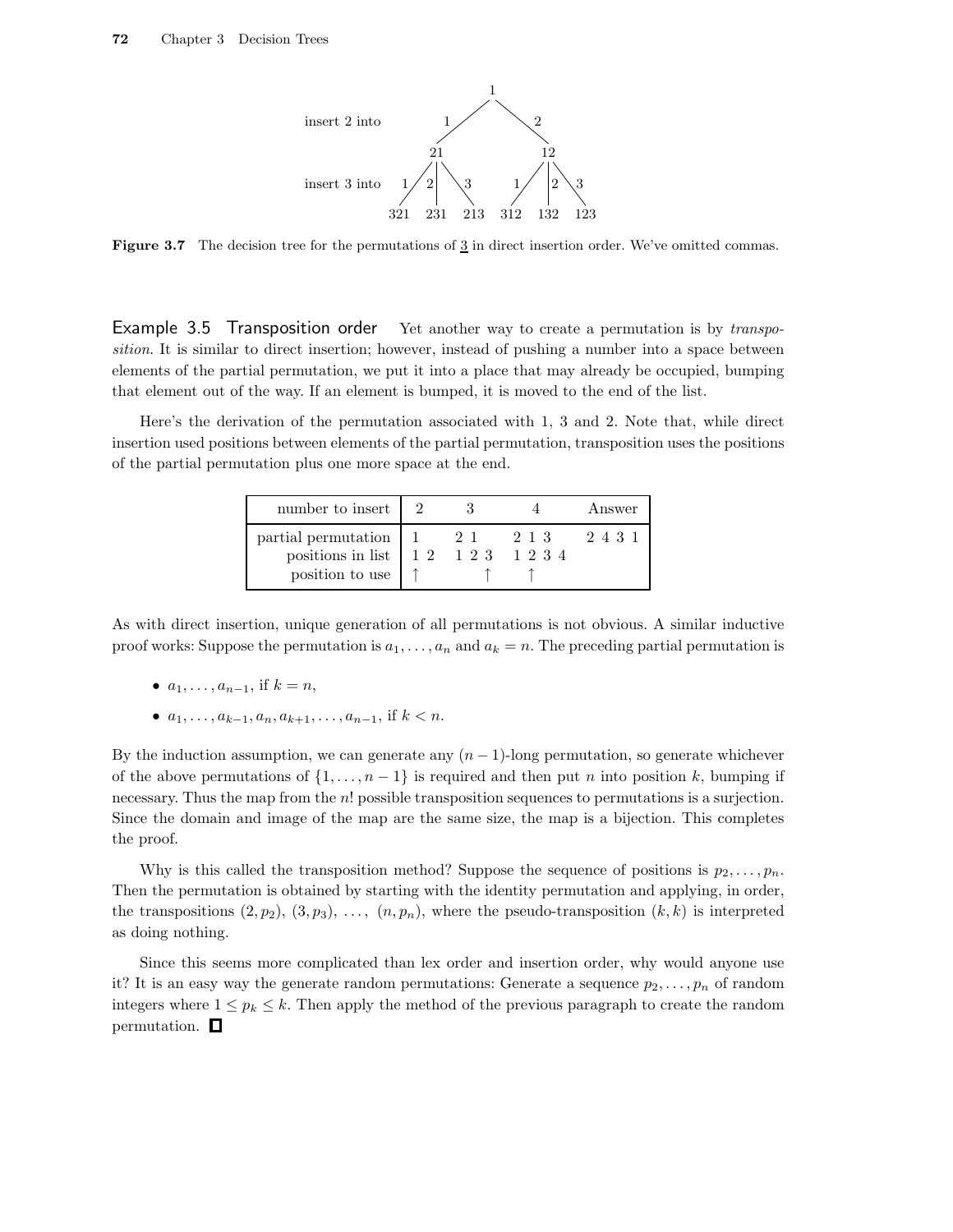Example 3.6 Programs to list the leaves A decision tree consists of a set of sequential decisions, and so the code fragment discussed in connection with the Rule of Product is relevant. Here it is in decision tree language:

```
For each first decision d_1· · ·
      For each kth decision d_kList the structure arising from the decisions d_1, \ldots, d_k.
      End for
   · · ·
End for
```
We now give the code to generate the leaves of Figure 3.2. In  $Create(a, b)$ , we find the next possible decisions given the two preceding ones, a followed by b. Note that, if  $d_1$  is the first decision, Create(V, $d_1$ ) generates the correct set of possible second decisions.

```
Function Create(a,b) \qquad /* Create next set of decisions. */
   If b = VReturn \{C\} /* Avoid VV pattern. */
   Elseif a = CReturn \{V\} /* Avoid CCC pattern. */
   Else
      Return \{C, V\}End if
End
Procedure ListCV
   D_1 = \{C, V\}For d_1 \in D_1:
      D_2 = Create( V,d_1) \longrightarrow \longrightarrow V is fake zeroth decision. */
      For d_2 \in D_2:
         D_3 = Create(d_1, d_2)
         For d_3 \in D_3:
            D_4 = Create(d_2,d_3)
            For d_4 \in D_4:
               D_5 = Create(d_3,d_4)
               For d_5 \in D_5: List d_1d_2d_3d_4d_5 End for
            End for
         End for
      End for
   End for
End
       ◨
```
#### **Exercises**

The following exercises are intended to give you some hands-on experience with simple decision trees before we begin our more systematic study of them in the next section.

3.1.1. What permutations of  $3$  have the same rank in lexicographic order and insertion order?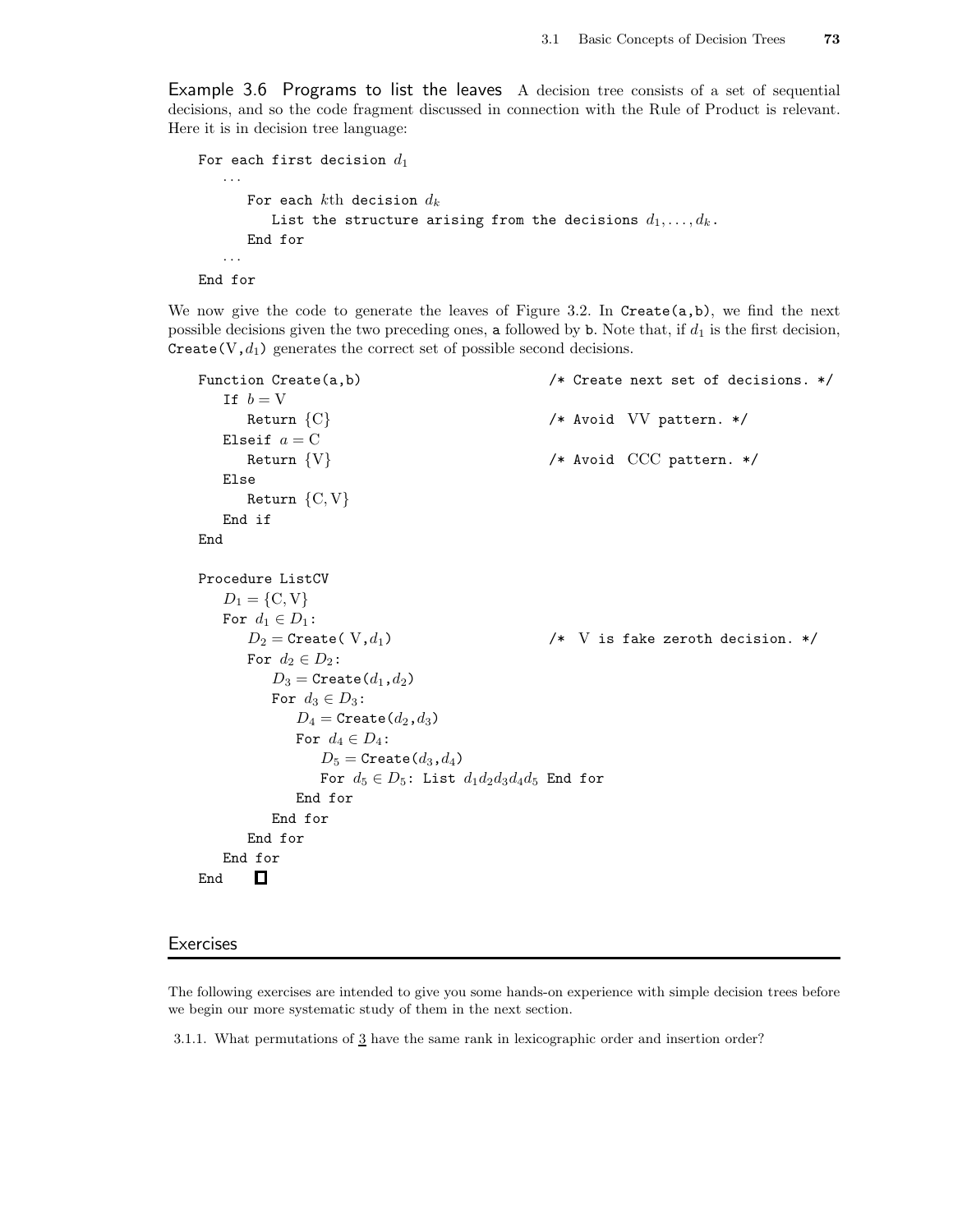- 3.1.2. Draw the decision tree for the permutations of  $\frac{4}{3}$  in lexicographic order.
	- (a) What is the rank of 2,3,1,4? of 4,1,3,2?
	- (b) What permutation in this tree has rank 5? rank 15?
- 3.1.3. Draw the decision tree for the permutations of  $\underline{4}$  in direct insertion order.
	- (a) What is the rank of 2314? of 4132?
	- (b) What permutation in this tree has rank 5? rank 15?
- 3.1.4. Draw the decision tree for the permutations of  $\frac{4}{3}$  in transposition order.
	- (a) What is the rank of 2314? of 4132?
	- (b) What permutation in this tree has rank 5? rank 15?
- 3.1.5. Draw a decision tree to list all 6-long sequences of A's and B's that satisfy the following conditions.
	- (i) There are no adjacent A's.
	- (ii) There are never three B's adjacent.
- 3.1.6. Draw the decision tree for the strictly decreasing functions in  $\underline{6}^{\underline{4}}$  in lex order.
	- (a) What is the rank of 5,4,3,1? of 6,5,3,1?
	- (b) What function has rank 0? rank 7?
	- (c) What is the largest rank and which function has it?
	- (d) Your tree should contain the decision tree for the strictly decreasing functions in  $5^{\frac{4}{2}}$ . Indicate it and use it to list those functions in order.
	- (e) Indicate how all the parts of this exercise can be interpreted in terms of subsets of a set.
- 3.1.7. Draw the decision tree for the nonincreasing functions in  $4^3$ .
	- (a) What is the rank of 321? of 443?
	- (b) What function has rank 0? rank 15?
	- (c) What is the largest rank and which function has it?
	- (d) Your tree should contain the decision tree for the nonincreasing functions in  $3^3$ . Circle that tree and use its leaves to list the nonincreasing functions in  $3^3$ .
	- (e) Can you find the decision tree for the strictly decreasing functions in  $4^3$  in your tree?
- 3.1.8. Describe the lex order decision tree for producing all the names in Example 2 in the Introduction to Part I.
- \*3.1.9. In a list of the permutations on  $\underline{n}$  with  $n > 1$ , the permutation just past the middle of the list has rank n!/2.
	- (a) What is the permutation of  $\underline{n}$  that has rank 0 in insertion order? rank  $n!-1$ ? rank  $n!/2$ ?
	- (b) What is the permutation of  $\underline{n}$  that has rank 0 in transposition order? rank  $n! 1$ ? rank  $n!/2$ ?
	- (c) What is the permutation of  $\underline{n}$  that has rank 0 in lex order? rank  $n! 1$ ? rank  $n!/2$  when n is even? rank  $n!/2$  when n is odd?

*Hint.* For  $n!/2$ , look at some pictures of the trees.

- 3.1.10. How many ways can two full houses be formed?
- 3.1.11. How many ways can two 5-card hands be formed so that the first is a full house and the second contains two pair?
	- (a) Do this in the obvious manner by first choosing the full house and then choosing the second hand.
	- (b) Do this in the less obvious manner by first choosing the second hand and then choosing the full house.
	- (c) What lesson can be learned from the previous parts of this exercise?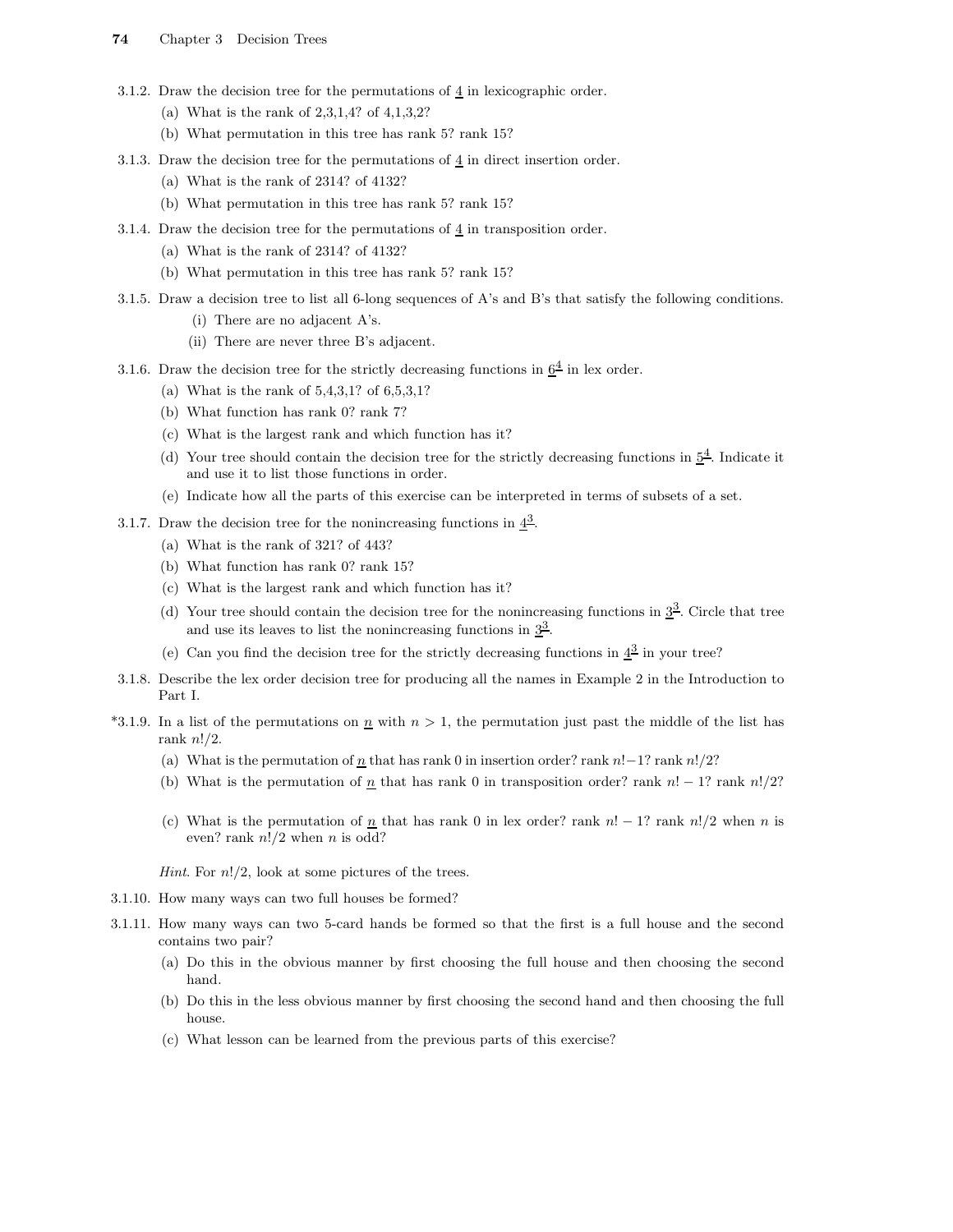- 3.1.12. How many ways can three full houses be formed?
- 3.1.13. How many 7-letter "words" can be formed from ERRONEOUSNESS where no letter is used more times than it appears in ERRONEOUSNESS?

## \*3.2 Ranking and Unranking

Suppose we have a decision tree whose leaves correspond to a certain class of objects; e.g., the permutations of 3. An important property of such a decision tree is that it leads to a bijection between the n leaves of the tree and the set  $\{0, 1, \ldots, n-1\}$ . In the previous section we called this bijection the rank of the leaf.

Definition 3.2 RANK and UNRANK Suppose we are given a decision tree with  $n$ leaves. If v is a leaf, the function  $\text{RANK}(v)$  is the number of leaves to the left of it in the decision tree. Since RANK is a bijection from leaves to  $\{0, 1, \ldots, n-1\}$ , it has an inverse which we call UNRANK.

How can these functions be used?

- Simpler storage: They can simplify the structure of an array required for storing data about the objects at the leaves. The RANK function is the index into the storage array. The UNRANK function tells which object has data stored at a particular array location. Thus, regardless of the nature of the N objects at the leaves, we need only have an  $N$ -long singly indexed array to store data.
- Less storage: Suppose we are looking at the 720 permutations of  $\underline{6}$ . Using RANK and UNRANK, we need a 720-long array to store data. If we took a naive approach, we might use a six dimensional array (one dimension for each of  $f(1), \ldots, f(6)$ ), and each dimension would be able to assume six values. Not only is this more complicated than a singly dimensioned array, it requires  $6<sup>6</sup> = 46,656$  storage locations instead of 720.
- Random generation: Suppose that you want to study properties of typical objects in a set of  $N$  objects, but that  $N$  is much too large to look at all of them. If you have a random number generator and the function UNRANK, then you can look at a random selection of objects: As often as desired, generate a random integer, say r, between 0 and  $N-1$  inclusive and study the object  $\text{UNRANK}(r)$ . This is sometimes done to collect statistics on the behavior of an algorithm.

You'll now learn a method for computing RANK and UNRANK functions for some types of decision trees. The basic idea behind all these methods is that, when you make a decision, all the decisions to the left of the one just made contribute the leaves of their "subtrees" to the rank of the leaf we are moving toward.

To talk about this conveniently, we need some terminology. Let  $e = (v, w)$  be an edge of a tree associated with a decision D at vertex v; that is, e connects v to the vertex w that is reached by making decision D at v. The residual tree of  $(v, w)$ , written  $R(v, w)$  or  $R(e)$ , is v together with all edges and vertices that can be reached from  $v$  by starting with one of the  $D$  decisions to the left of  $(v, w)$ . For example, the residual tree of the edge labeled 2 in Figure 3.6(b) consists of the edges labeled 1, 23 and 32 and the four vertices attached to these edges. The edge labeled 2 has  $D = 1$ . When  $D = 0$ , there are no edges to the left of e that have v as a parent. Thus, the residual tree of e consists of just one vertex when  $D = 0$ . Let  $\Delta(e)$  be the number of leaves in  $R(e)$ , not counting the root. Thus  $\Delta(e) = 0$  when e corresponds to  $D = 0$  and  $\Delta(e) > 0$  otherwise. The following result forms the basis of our calculations of RANK and UNRANK.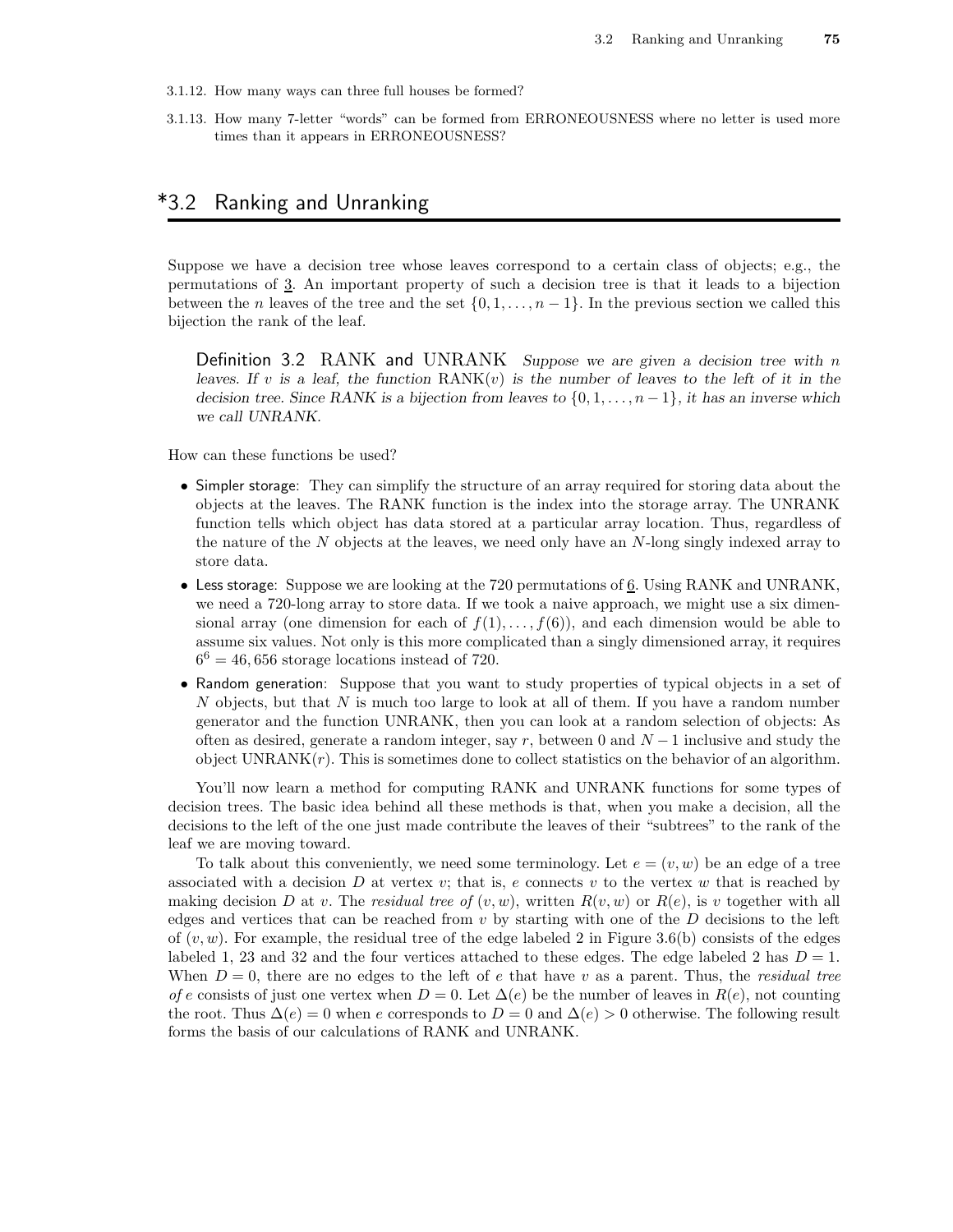

**Figure 3.8** Decision trees for permutations of  $\{1, 2, 3\}$ . The decisions taken to reach 312 are shown in double lines. The lex order is on the left and direction insertion on the right. We've omitted commas.

Theorem 3.1 Rank formula If the sequence of edges on the path from the root to a leaf X in a decision tree is  $e_1, e_2, \ldots e_m$ , then

$$
RANK(X) = \sum_{i=1}^{m} \Delta(e_i).
$$

Before proving this let's look at some simple situations to see what's happening. In Figure 3.8 we have the lex and insertion order decision trees for permutations of 3 with the decisions needed to reach 312 drawn double. For lex order we have  $\Delta(e) = 4$  for  $e = (\bullet, 3)$  and  $\Delta(e) = 0$  for  $e = (3, 312)$ . (We write this simply as  $\Delta(\bullet, 3) = 4$  and  $\Delta(3, 312) = 0$ .) For the insertion order we have  $\Delta(1, 12) = 0$ and  $\Delta(12, 312) = 2$ . This gives ranks of 4 and 2 in the two trees.

**Proof:** Now let's prove the theorem. We'll use induction on m. Let  $e_1 = (v, w)$ . The leaves to the left of X in the tree rooted at v are the leaves in  $R(v, w)$  together with the leaves to the left of X in the tree starting at w. In other words,  $\text{RANK}(X)$  is  $\Delta(v, w)$  plus the rank of X in the tree starting at w.

Suppose that  $m = 1$ . Since  $m = 1$ , w must be a leaf and hence  $w = X$ . Thus the tree starting at w consists simply of  $X$  and so contains no leaves to the left of  $X$ . Hence  $X$  has rank 0 in that tree. This completes the proof for  $m = 1$ .

Suppose the theorem is true for decision sequences of length  $m - 1$ . Look at the subtree that is rooted at w. The sequence of edges from the root w to X is  $e_2, \ldots, e_m$ . Since  $R(e_i)$  (for  $i > 1$ ) is the same for the tree starting at  $w$  as it is for the full tree, it follows by the induction assumption that X has rank  $\sum_{i=2}^{m} \Delta(e_i)$  in this tree. This completes the proof.

#### Calculating RANK

Calculating  $\text{RANK}(X)$  is, in principle, now straightforward since we need only obtain formulas for the  $\Delta(e_i)$ 's. Unfortunately, each decision tree is different and it is not always so easy to obtain such formulas. We'll work some examples to show you how it is done in some simple cases.

Example 3.7 Lex order rank of all functions If  $D_1, \ldots, D_k$  is a sequence of decisions in the lex order tree for  $\underline{n}^{\underline{k}}$  leading to a function  $f \in \underline{n}^{\underline{k}}$ , then  $D_i = f(i) - 1$  since there are  $f(i) - 1$ elements of  $\underline{n}$  that are less than  $f(i)$ . What is the value of RANK $(f)$ ?

By Theorem 3.1, we need to look at  $R(e_i)$ , where  $e_i$  is an edge on the path. The structure of  $R(e_i)$  is quite simple and symmetrical. There are  $D_i$  edges leading out from the root. Whichever edge we take, it leads to a vertex that has n edges leading out. This leads to another vertex with n edges leading out and so on until we reach a leaf. In other words, we make one  $D_i$ -way decision and  $(k - i)$  n-way decisions. Each leaf of  $R(e_i)$  is reached exactly once in this process and thus, by the Rule of Product  $\Delta(e_i) = D_i n^{k-i}$ . We have proved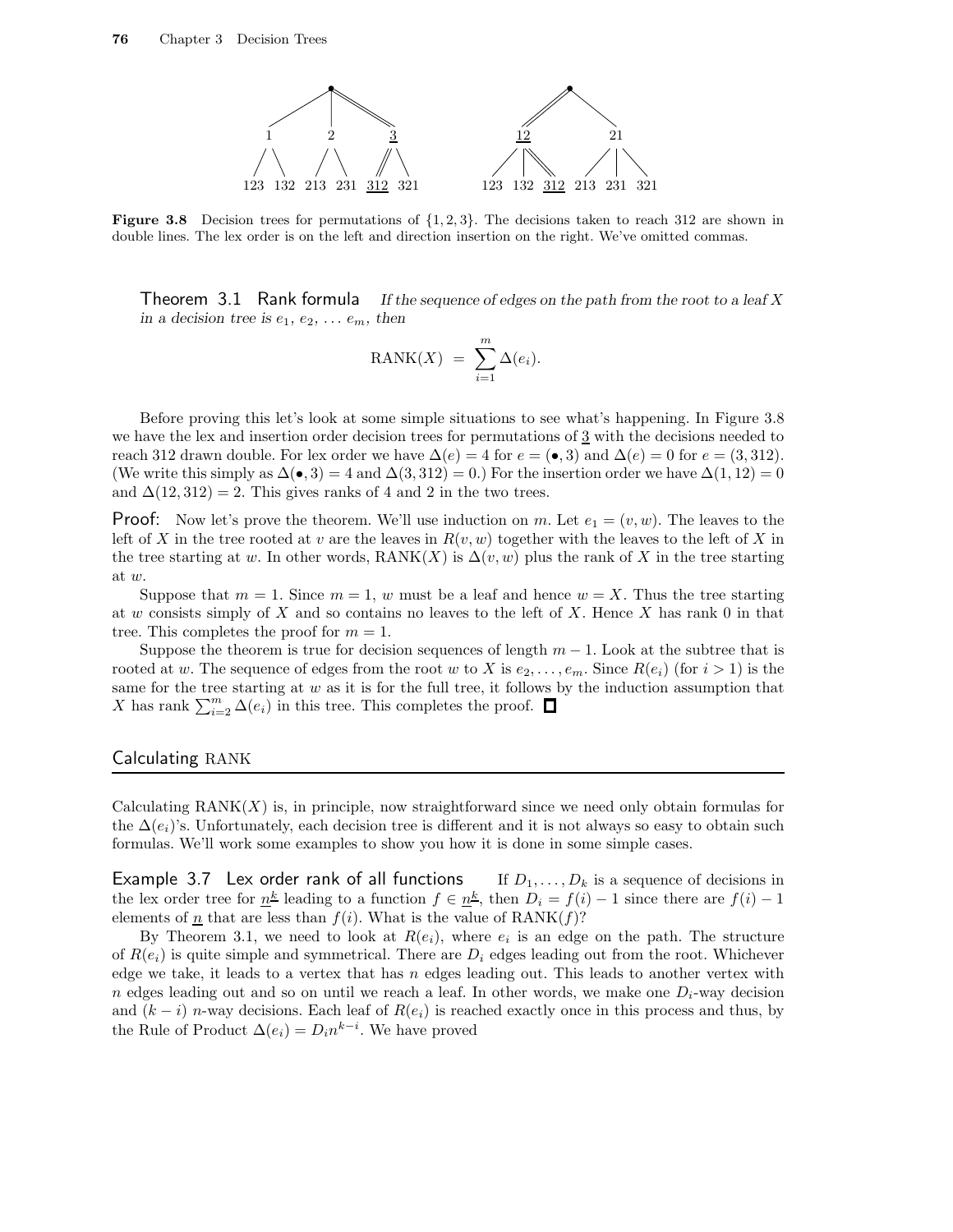

Figure 3.9 The lex order decision tree for the strictly decreasing functions in  $5^3$ . We've omitted commas.

Theorem 3.2 Lex order rank of all functions For f in the lex order listing of all functions in  $n_k^k$ ,

$$
RANK(f) = \sum_{i=1}^{k} (f(i) - 1)n^{k-i}.
$$

Notice that when  $n = 10$  this is just a way of writing the number whose arabic notation is  $D_1D_2...D_k$ . Indeed, the functions in  $\underline{10^k}$  written in one line form look just like k digit numbers except that each digit has been increased by one. Lex order is then the same as numerical order.

This realization, generalized from base 10 to base  $n$ , gives another approach to the formula for  $\text{RANK}(f)$ . It also makes it easy to see how to find the function that immediately follows f: Simply write out the set of decisions that lead to  $f$  as a number in base  $n$  and add 1 to this number to obtain the decisions for the function immediately following f. To get the function that is k further on, add k. To get the function that is k earlier, subtract k. (If we have to carry or borrow past the leftmost digit  $D_1$ , then we are attempting to go beyond the end of the tree.) For instance, the successor of 1,3,2,3,3 in  $\underline{3^5}$  is obtained as follows. The decisions that lead to 1,3,2,3,3 are 0,2,1,2,2. Since there are three possible decisions at each point, we can think of the decisions as the base 3 number 02122 and add 1 to it to obtain 02200, which we think of as decisions. Translating from decisions to function values, we obtain 1,3,3,1,1 as the successor of 1,3,2,3,3.  $\Box$ 

Example 3.8 Strictly decreasing functions We will now study the strictly decreasing functions in  $\underline{n}^{\underline{k}}$ , which we have observed correspond to k element subsets of  $\underline{n}$ .

The decision tree for lex order with  $n = 5$  and  $k = 3$  is in Figure 3.9. You can use it to help you visualize some of the statements we'll be making.

Calculating the rank of a leaf differs from the preceding examples because the tree lacks symmetry; however, it has another feature which enables us to calculate the rank quite easily. Let's look for the rank of the strictly decreasing function  $f \in \underline{n^k}$ .

Let  $e_1$  be the first edge on the path to the leaf for f.  $R(e_1)$  is the tree for all strictly decreasing functions  $g \in \underline{n}^{\underline{k}}$  with  $g(1) < f(1)$ . In other words,  $R(u, v)$  is the tree for the strictly decreasing functions in  $f(1) - 1^{\underline{k}}$ .

We can generalize this observation. Suppose the path is  $e_1, e_2, \ldots, e_k$ . Suppose that g is a leaf of  $R(e_i)$ . This can happen if and only if  $g \in \underline{n^k}$  is a strictly decreasing function with

$$
g(1) = f(1), g(2) = f(2), \dots, g(i-1) = f(i-1), \text{ and } g(i) < f(i).
$$

Since  $g(j)$  is determined for  $j < i$ , look just at  $g(i)$ ,  $g(i+1), \ldots, g(k)$ . It is an arbitrary strictly decreasing function with initial value less than  $f(i)$ . Thus the leaves of  $R(e_i)$  can be associated with the strictly decreasing functions in  $f(i) - 1^{k+1-i}$ . Since there are  $\binom{b}{a}$  strictly decreasing functions in  $\underline{b}^{\underline{a}}, \Delta(e_i) = \begin{pmatrix} f(i)-1 \\ k+1-i \end{pmatrix}$ . Thus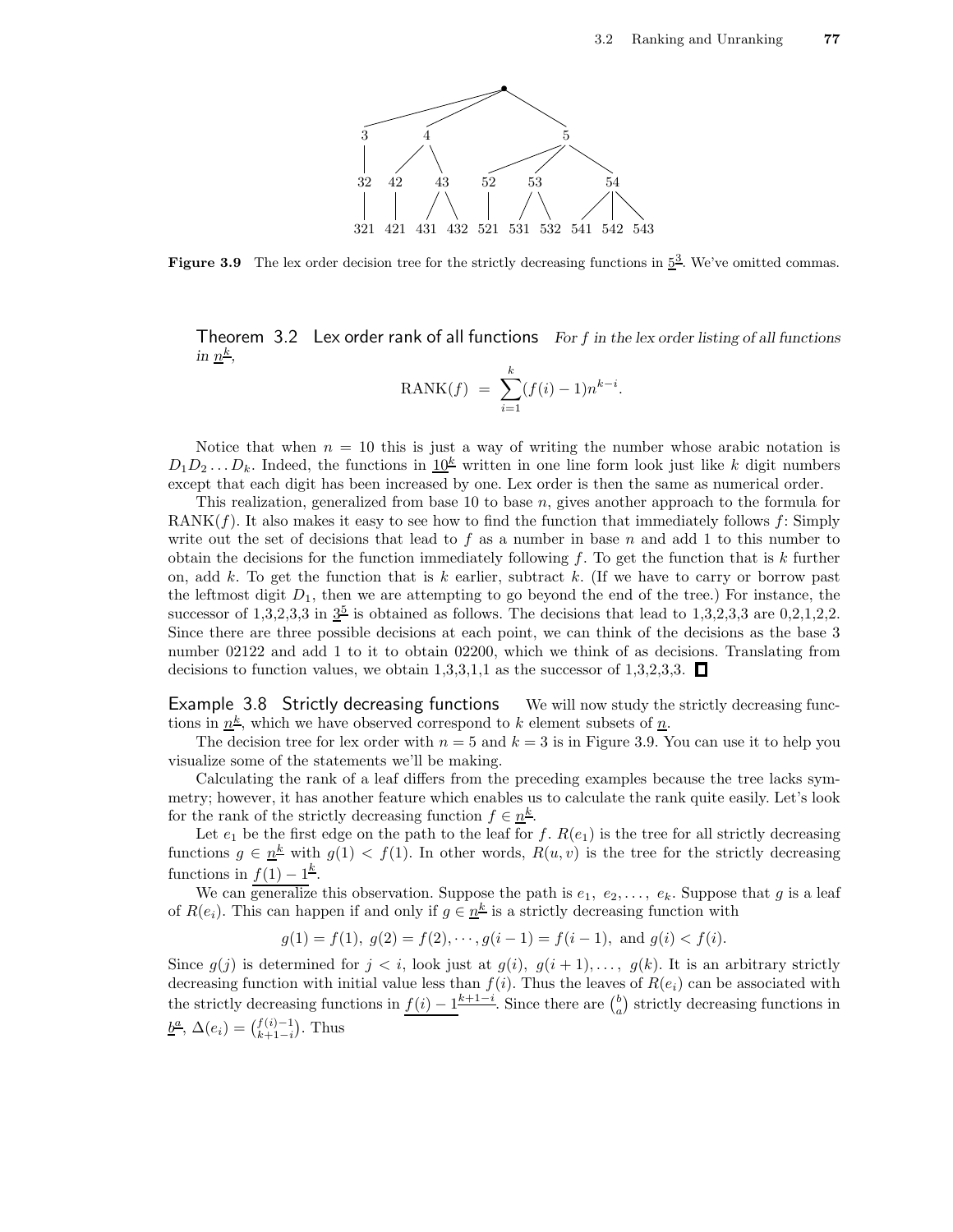Theorem 3.3 Lex order rank of strictly decreasing functions For f in the lex order listing of all strictly decreasing functions in  $n^{\underline{k}}$ ,

$$
RANK(f) = \sum_{i=1}^{k} {f(i) - 1 \choose k + 1 - i}.
$$
 3.1

Let's use the theorem to calculate the rank of the strictly decreasing function  $f = 96521$ . What are k and n? Since there are five numbers in the list, we can see that  $k = 5$ ; however, there's no way to determine n. This means that  $f$  has not been fully specified since we don't know its range. On the other hand, our formula doesn't require  $n$  and, as we remarked when defining functions, a specification of a function which omits the range may often be considered complete anyway. By our formula

$$
RANK(96521) = {8 \choose 5} + {5 \choose 4} + {4 \choose 3} + {1 \choose 2} + {0 \choose 1} = 56 + 5 + 4 + 0 + 0 = 65.
$$

What is the decision sequence for a strictly decreasing function? For the strictly decreasing functions in  $\underline{n}^{\underline{k}}$ , the decision associated with choosing  $f(i) = j$  is  $i + j - (k + 1)$ . Why is this so? We must choose distinct values for  $f(i + 1), \ldots, f(k)$ . Thus there must be at least  $k - i$  values less than j. Hence smallest possible value for  $f(i)$  is  $k + 1 - i$ . Thus there are  $j - (k + 1 - i)$  possible values less than  $j$ .

Note that  $(3.1)$  does not depend on n and so, for each k, there is one decision tree that works for all n. The root has an infinite number of children—one for each value of  $f(1)$ . Thereafter the number of decisions is finite since  $f(i) < f(1)$  for  $i > 1$ . This "universal" decision tree arises because, once  $f(1)$  is given, the value of n imposes no constraints on  $f(i)$  for  $i > 1$ . Had we used strictly *increasing* functions instead, this would not have been the case because  $n \geq f(i) > (1)$  for all  $i > 1$ .

\*Example 3.9 Direct insertion order rank of all permutations Now let's compute ranks for the permutations of n in direct insertion order, a concept defined in Example 3.4. We can use practically the same approach that was used in Example 3.7. Number the positions where we can insert j as  $0, 1, 2, \ldots, j$ . (We started with 0, not 1 for the first position.) If  $D_2, D_3, \ldots, D_n$  is the sequence of decisions, then  $D_j$  is the position into which j is to be inserted. Note that we've started the sequence subscripting with 2 so that the subscript  $j$  equals the number whose insertion is determined by  $D_i$ .

Since we usually tend to write permutations in one line form, we should develop a method for determining  $D_i$  from the one line form. Here is a simple rule:

Write the permutation in one line form. Count the elements of the permutation from right to left up to but not including j and ignoring all elements that exceed j. That count is the position in which j was inserted and so equals  $D_i$ .

As an illustration, consider the permutation with the one line form  $4,6,1,2,5,7,3$ . Starting from the right, counting until we reach 2 and ignoring numbers exceeding 2, we get that  $D_2 = 0$ . Similarly,  $D_3 = 0$ . Since we encounter 3, 2 and 1 before reaching 4,  $D_4 = 3$ . Only 3 intervenes when we search for 5, so  $D_5 = 1$ . Here's the full list:

$$
D_2 = 0, D_3 = 0, D_4 = 3, D_5 = 1, D_6 = 4, D_7 = 1.
$$

Again  $R(e_i)$  has a nice symmetrical form as we choose a route to a leaf:

- Choose one of  $D_i$  edges AND
- Choose one of  $i+1$  edges (position for  $i+1$ ) AND
	- . . . . . .
- Choose one of n edges (position for  $n$ ).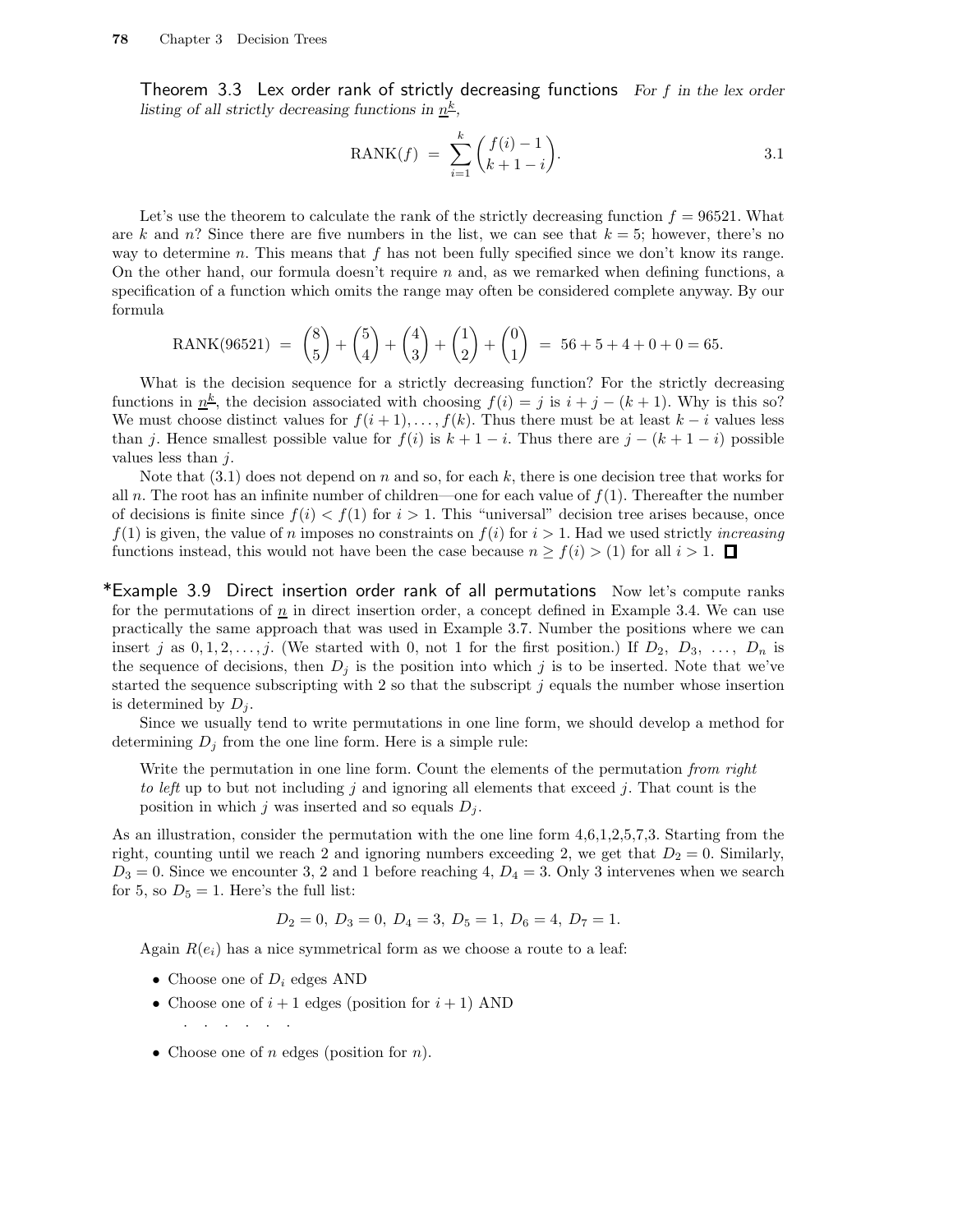By the Rule of Product,  $\Delta(e_i) = D_i(i+1)(i+2)\cdots n = D_i n!/i!$  and so we have

Theorem 3.4 Direct insertion order rank For f in the direct insertion order listing of all permutations on  $n$ ,

$$
RANK(f) = \sum_{i=2}^{n} \frac{D_i n!}{i!}.
$$

This formula together with our previous calculations gives us

$$
RANK(4, 6, 1, 2, 5, 7, 3) = 0 \times 7!/2! + 0 \times 7!/3! + 3 \times 7!/4!
$$
  
+ 1 \times 7!/5! + 4 \times 7!/6! + 1 \times 7!/7! = 701.

What permutation immediately follows  $f = 9, 8, 7, 3, 1, 6, 5, 2, 4$  in direct insertion order? The obvious way to do this is to calculate  $\text{UNRANK}(1 + \text{RANK}(9, 8, 7, 3, 1, 6, 5, 2, 4))$ , which is a lot of work. By extending an idea in the previous example, we can save a lot of effort. Here is a general rule:

The next leaf in a decision tree is the one with the lexically next (legal) decision sequence.

Let's apply it. The decisions needed to produce f are  $0,2,0,2,3,6,7,8$ . If we simply add 1 to the last decision, we obtain an illegal sequence because there are only nine possible decisions there. Just like in arithmetic, we reset it to 0 and carry. Repeating the process, we finally obtain 0,2,0,2,4,0,0,0. This corresponds to the sequence 1,3,1,3,5,1,1,1 of insertions. You should be able to carry out these insertions: start with the sequence 1, insert 2 in position 1, then insert 3 in position 3, and so on, finally inserting 9 in position 1. The resulting permutation is 3,6,1,5,2,4,7,8,9.

For special situations such as the ones we've been considering, one can find other short cuts that make some of the steps unnecessary. In fact, one need not even calculate the decision sequence. We will not discuss these short cuts since they aren't applicable in most situations. Nevertheless, you may enjoy the challenge of trying to find such shortcuts for permutations in lex and direct insertion order and for strictly decreasing functions in lex order.  $\Box$ 

#### Calculating UNRANK

The basic principle for unranking is greed.

Definition 3.3 Greedy algorithm A greedy algorithm is a multistep algorithm that obtains as much as possible at the present step with no concern for the future.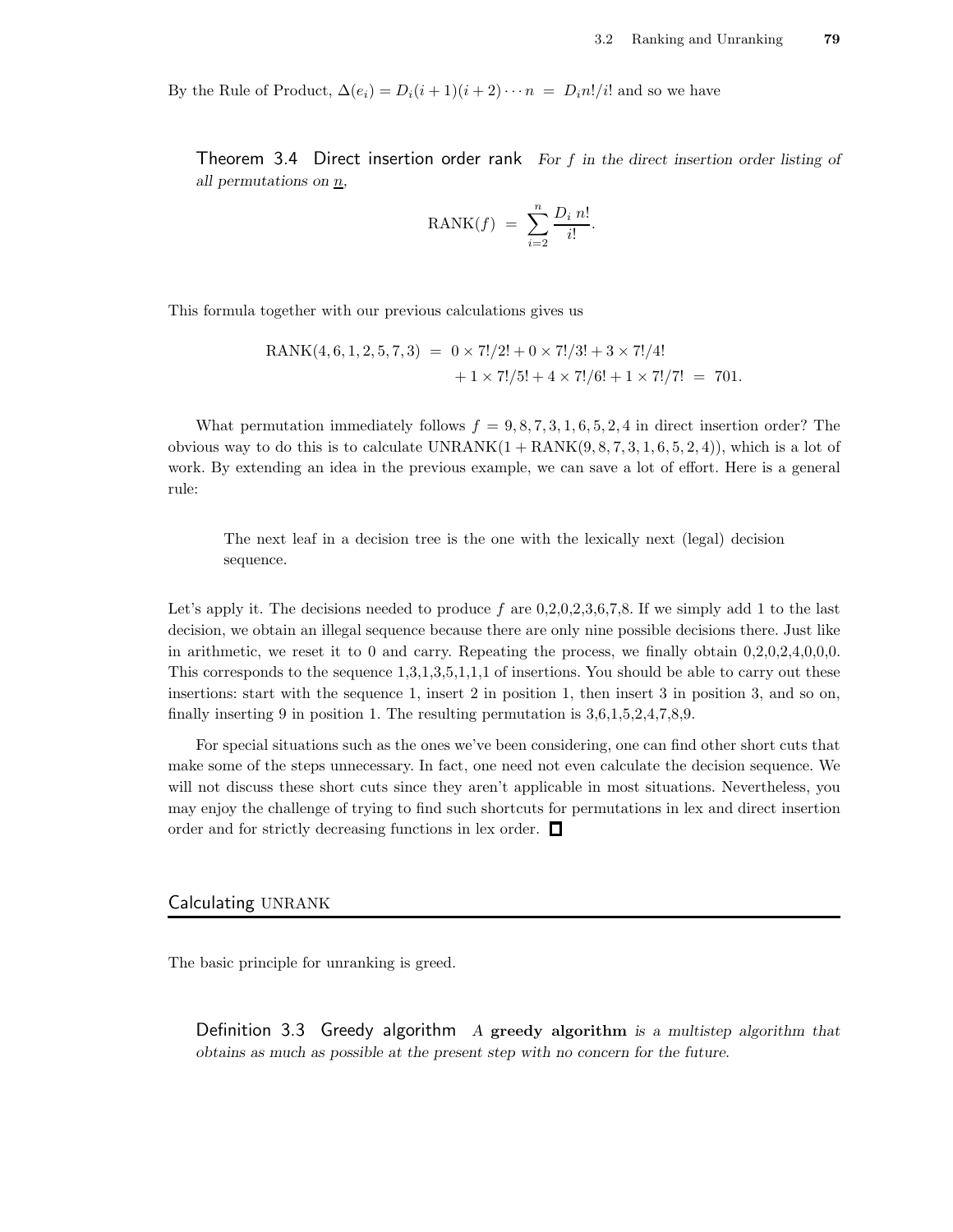The method of long division is an example of a greedy algorithm: If d is the divisor, then at each step you subtract off the largest possible number of the form  $(k \times 10^n)d$  from the dividend that leaves a nonnegative number and has  $1 \leq k \leq 9$ .

The greedy algorithm for computing UNRANK is to choose  $D_1$ , then  $D_2$  and so on, each  $D_i$  as large as possible at the time it is chosen. What do we mean by "as large as possible?" Suppose we are calculating UNRANK $(m)$ . If  $D_1, \ldots, D_{i-1}$  have been chosen, then make  $D_i$  as big as possible subject to the condition that  $\sum_{j=1}^{i} \Delta(e_j) \leq m$ .

Why does this work? Suppose that  $D_1, \ldots, D_{i-1}$  have been chosen by the greedy algorithm and are part of the correct path. (This is certainly true when  $i = 1$  because the sequence is empty!) We will prove that  $D_i$  chosen by the greedy algorithm is also part of the correct path.

Suppose that a path starts  $D_1, \ldots, D_{i-1}, D'_i$ . If  $D'_i > D_i$ , this cannot be part of the correct path because the definition of  $D_i$  gives  $\Delta(e_1) + \cdots + \Delta(e_{i-1}) + \Delta(e'_i) > m$ .

Now suppose that  $D_i' < D_i$ . Let x be the leftmost leaf reachable from the decision sequences that start  $D_1, \ldots, D_i$ . Clearly  $\text{RANK}(x) = \Delta(e_1) + \cdots + \Delta(e_i) \leq m$ . Thus any leaf to the left of x will have rank less than m. Since all leaves reachable from  $D_i'$  are to the left of x,  $D_i'$  is not part of the correct decision sequence.

We have proven that if  $D'_i \neq D_i$ , then  $D_1, \ldots, D_{i-1}, D'_i$  is not part of the correct path. It follows that  $D_1, \ldots, D_{i-1}, D_i$  must be part of the correct path.

As we shall see, it's a straightforward matter to apply the greedy algorithm to unranking if we have the values of  $\Delta$  available for various edges in the decision tree.

Example 3.10 Strictly decreasing functions What strictly decreasing function f in  $9^4$  has rank 100?

In view of Theorem 3.3 (p. 78), it is more natural to work with the function values than the decision sequence. Since  $\Delta(e_i) = \binom{f(i)-1}{k+1-i}$ , it will be handy to have a table of binomial coefficients to look at while calculating. Thus we've provided one in Figure 3.10. Since  $k = 4$ , the value of  $f(1) - 1$ is the largest x such that  $\binom{x}{4}$  $\binom{x}{4}$  does not exceed 100. We find  $x = 8$  and  $\binom{8}{4} = 70$ . We now need to find x so that  $\binom{x}{3} \le 100 - 70 = 30$ . This gives 6 with  $30 - 20 = 10$  leaves unaccounted for. With  $\binom{5}{2} = 10$ all leaves are accounted for. Thus we get  $\binom{0}{1}$  for the last  $\Delta$ . Our sequence of values for  $f(i) - 1$  is thus 8,6,5,0 and so  $f = 9, 7, 6, 1$ .

Although we specified that the domain of  $f$  was  $9$ , the value 9 was never used in our calculations. This is like the situation we encountered when computing the rank. Thus, for ranking and unranking decreasing functions in  $\underline{n^k}$ , there is no need to specify n.

Now let's find the strictly decreasing function of rank 65 when  $k = 5$ . The rank formula is

$$
65 = {f(1) - 1 \choose 5} + {f(2) - 1 \choose 4} + {f(3) - 1 \choose 3} + {f(4) - 1 \choose 2} + {f(5) - 1 \choose 1}. \qquad 3.2
$$

Since  $\binom{8}{5} = 56 < 65 < \binom{9}{5} = 126$ , it follows that  $f(1) = 9$ . This leaves  $65 - 56 = 9$  to account for. Since  $\binom{5}{4} = 5 < 9 < \binom{6}{4} = 15$ , we have  $f(2) = 6$  and  $9 - 5 = 4$  to account for. Since  $\binom{4}{3} = 4$ ,  $f(3) = 5$ and there is no more rank to account for. If we choose  $f(4) \leq 2$  and  $f(5) \leq 1$ , the last two binomial coefficients in (3.2) will vanish. How do we know what values to choose? The key is to remember that f is strictly decreasing and takes on positive integer values. These conditions force  $f(5) = 1$ and  $f(4) = 2$ . We got rid of the apparent multiple choice for f in this case, but will that always be possible?

∗ ∗ ∗ Stop and think about this! ∗ ∗ ∗

Yes, in any unranking situation there is at most one answer because each thing has a unique rank. Furthermore, if the desired rank is less than the total number of things, there will be some thing with that rank. Hence there is exactly one answer.  $\Box$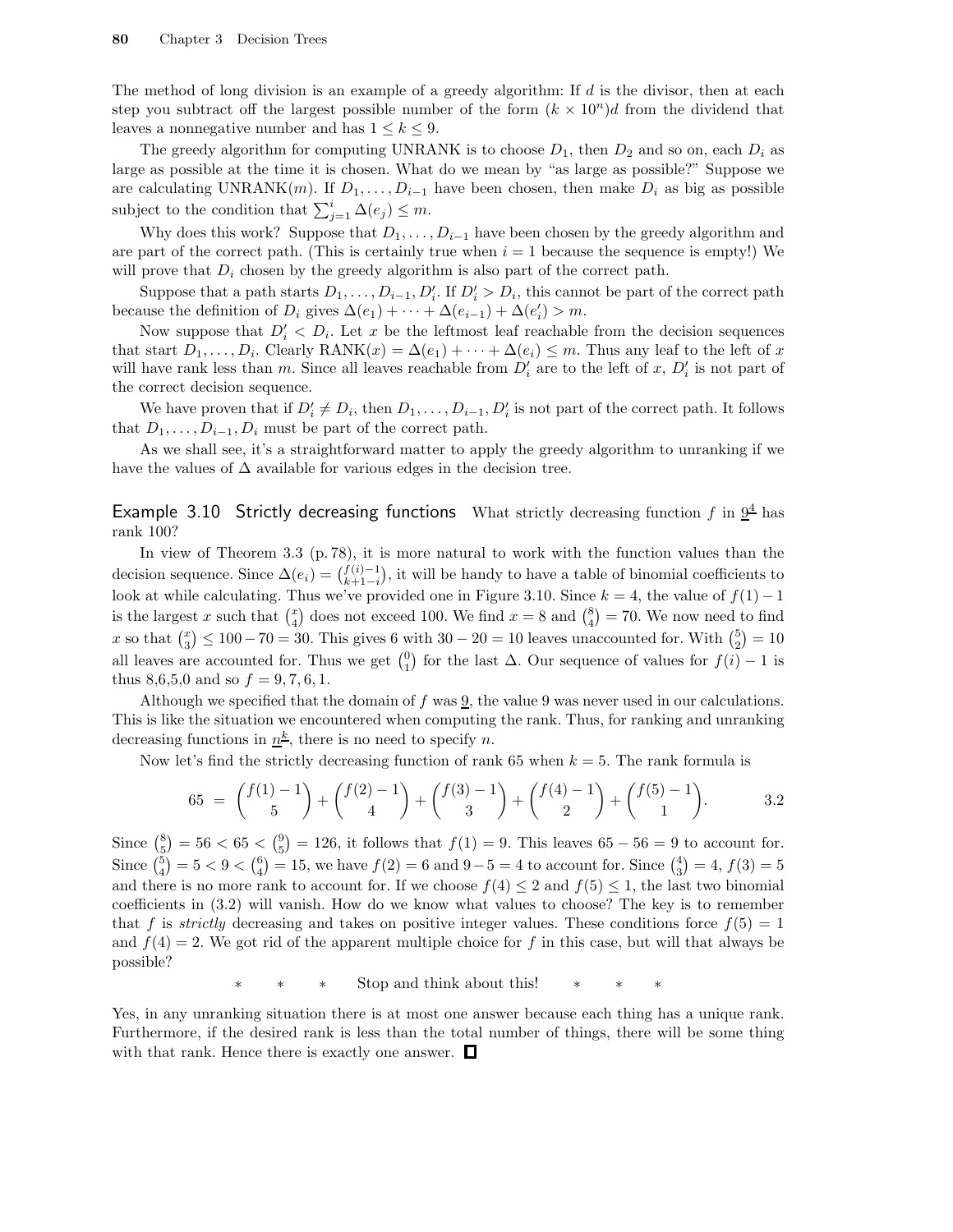|                | 0 <sub>1</sub> | 2 3                                   |      |   | 2 3 |                     | 5                                                |  |
|----------------|----------------|---------------------------------------|------|---|-----|---------------------|--------------------------------------------------|--|
|                |                |                                       | 8    | 8 |     | 28 56 70            |                                                  |  |
| $\mathbf{1}$   |                |                                       | 9    | 9 |     | 36 84 126           |                                                  |  |
| $\overline{2}$ | 1 <sub>2</sub> |                                       | 10   |   |     | 1 10 45 120 210 252 |                                                  |  |
| 3              | 13             |                                       |      |   |     | 1 11 55 165 330 462 |                                                  |  |
|                | $1\,4$         | - 6                                   | 12 l |   |     |                     | $1\ 12\quad 66\ 220\quad 495\quad 792\quad 924$  |  |
| 5              | 1 5 10         |                                       | 13 I |   |     |                     | 1 13 78 286 715 1287 1716                        |  |
| 6              | 1 6 15 20      |                                       |      |   |     |                     | 14   1 14 91 304 1001 2002 3003 3432             |  |
|                |                | $7\hspace{0.1cm} 21\hspace{0.1cm} 35$ | 15   |   |     |                     | $1 \ 15 \ 105 \ 455 \ 1365 \ 3003 \ 5005 \ 6435$ |  |
|                |                |                                       |      |   |     |                     |                                                  |  |

**Figure 3.10** Some binomial coefficients. The entry in row n and column k is  $\binom{n}{k}$ . For  $n > k/2$  use  $\binom{n}{k} = \binom{n}{n-k}.$ 

\*Example 3.11 Direct insertion order What permutation f of  $\overline{I}$  has rank 3,000 in insertion order?

Let the decision sequence be  $D_2, \ldots, D_7$ . The number of leaves in the residual tree for  $D_i$  is  $D_i \times 7!/i!$  by our derivation of Theorem 3.4 (p. 79). Since 7!/2! = 2,520, the greedy value for  $D_2$ is 1. The number of leaves unaccounted for is  $3,000 - 2,520 = 480$ . Since  $7!/3! = 840$ , the greedy value for  $D_3$  is 0 and 480 leaves are still unaccounted for. Since 7!/4! = 210, we get  $D_4 = 2$  and 60 remaining leaves. Using  $7!/5! = 42, 7!/6! = 7$  and  $7!/7! = 1$ , we get  $D_5 = 1, D_6 = 2$  and  $D_7 = 4$ . Thus the sequence of decisions is 1,0,2,1,2,4, which is the same as insertion positions. You should be able to see that  $f = 2, 4, 7, 1, 6, 5, 3$ .

### \*Gray Codes

Suppose we want to write a program that will have a loop that runs through all permutations of  $n$ . One way to do this is to run through numbers  $0, \ldots, n! - 1$  and apply UNRANK to each of them. This may not be the best way to construct such a loop. One reason is that computing UNRANK may be time consuming. Another, sometimes more important reason is that it may be much easier to deal with a permutation that does not differ very much from the previous one. For example, if we had n large blocks of data of various lengths that had to be in the order given by the permutation, it would be nice if we could produce the next permutation simply by swapping two adjacent blocks of data.

Methods that list the elements of a set so that adjacent elements in the list are, in some natural sense, close together are called Gray codes.

Suppose we are given a set of objects and a notion of closeness. How does finding a Gray code compare with finding a ranking and unranking algorithm? The manner in which the objects are defined often suggests a natural way of listing the objects, which leads to an efficient ranking algorithm (and hence a greedy unranking algorithm). In contrast, the notion of closeness seldom suggests a Gray code. Thus finding a Gray code is usually harder than finding a ranking algorithm. If we are able to find a Gray code, an even harder problem appears: Find, if possible, an efficient ranking algorithm for listing the objects in the order given by the Gray code.

All we'll do is discuss one of the simplest Gray codes.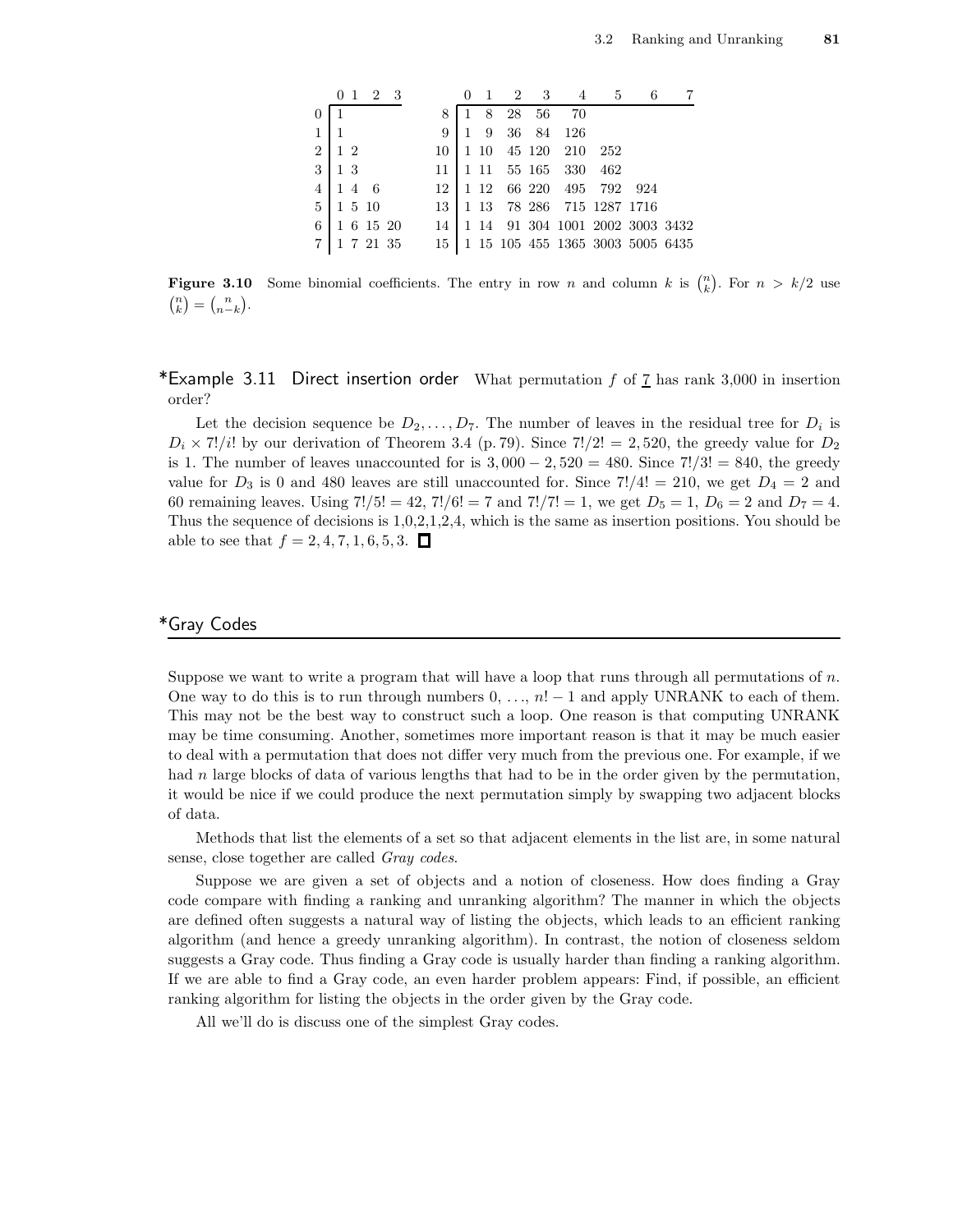Example 3.12 A Gray code for subsets of a set We want to look at all subsets of  $\underline{n}$ . It will be more convenient to work with the representation of subsets by  $n$ -strings of zeroes and ones: The string  $s_1 \ldots s_n$  corresponds to the subset S where  $i \in S$  if and only if  $s_i = 1$ . Thus the all zeroes string corresponds to the empty set and the all ones string to  $n$ .

Providing ranking and unranking algorithms is simple; just think of the strings as  $n$ -digit binary numbers. While adjacent strings in this ranking are close together numerically, their patterns of zeroes and ones may differ greatly. As we shall see, this tells us that the ranking doesn't give a Gray code.

Before we can begin to look for a Gray code, we must say what it means for two subsets (or, equivalently, two strings) to be close. Two strings will be considered close if they differ in exactly one position. In set terms, this means one of the sets can be obtained from the other by removing or adding a single element. With this notion of closeness, a Gray code for all subsets when  $n = 1$  is 0, 1. A Gray code for all subsets when  $n = 2$  is 00, 01, 11, 10.

How can we produce a Gray code for all subsets for arbitrary  $n$ ? There is a simple recursive procedure. The following construction of the Gray code for  $n = 3$  illustrates it.

| 0.00  | 1 10 |
|-------|------|
| 0.01  | 1 11 |
| 0 1 1 | 1 01 |
| O 10  | 1 00 |

You should read down the first column and then down the second. Notice that the sequences in the first column begin with 0 and those in the second with 1. The rest of the first column is simply the Gray code for  $n = 2$  while the second column is the Gray code for  $n = 2$ , read from the last sequence to the first.

We now prove that this "two column" procedure for building a Gray code for subsets of an *n*-set from the Gray code for subsets of an  $(n - 1)$ -set always works. Our proof will be by induction. For  $n = 1$ , we have already exhibited a Gray code. Suppose that  $n > 1$  and that we have a Gray code for  $n-1$ . (This is the induction assumption.) We form the first column by listing the Gray code for  $n-1$  and attaching a 0 at the front of each  $(n-1)$ -string. We form the second column by listing the Gray code, starting with the last and ending with the first, and attaching a 1 at the front of each  $(n-1)$ -string. Within a column, there is never any change in the first position and there is only a single change from line to line in the remaining positions because they are a Gray code by the induction assumption. Between the bottom of the first column and the top of the second, the only change is in the first position since the remaining  $n - 1$  positions are the last element of our Gray code for  $n-1$ . This completes the proof.

As an extra benefit, we note that the last element of our Gray code differs in only one position from the first element (Why?), so we can cycle around from the last element to the first by a single change.

It is a simple matter to draw a decision tree for this Gray code. In fact, Figure 3.1 is practically the  $n = 3$  case—all we need to do is change some labels and keep track of whether we have reversed the code for the second column. (Reversing the code corresponds to interchanging the 0 and 1 edges.) The decision tree is shown in Figure 3.11. There is an easy way to decide whether the two edges leading down from a vertex v should be labeled 0-1 or 1-0: If the edge e leading into v is a 0 decision (i.e., 0 edge), use the same pattern that was used for  $e$  and the other decision  $e'$  it was paired with; otherwise, reverse the order. Another way you can think of this is that as you trace a path from the root to a leaf, going left and right, a 0 causes you to continue in the same direction and a 1 causes you to switch directions.  $\Box$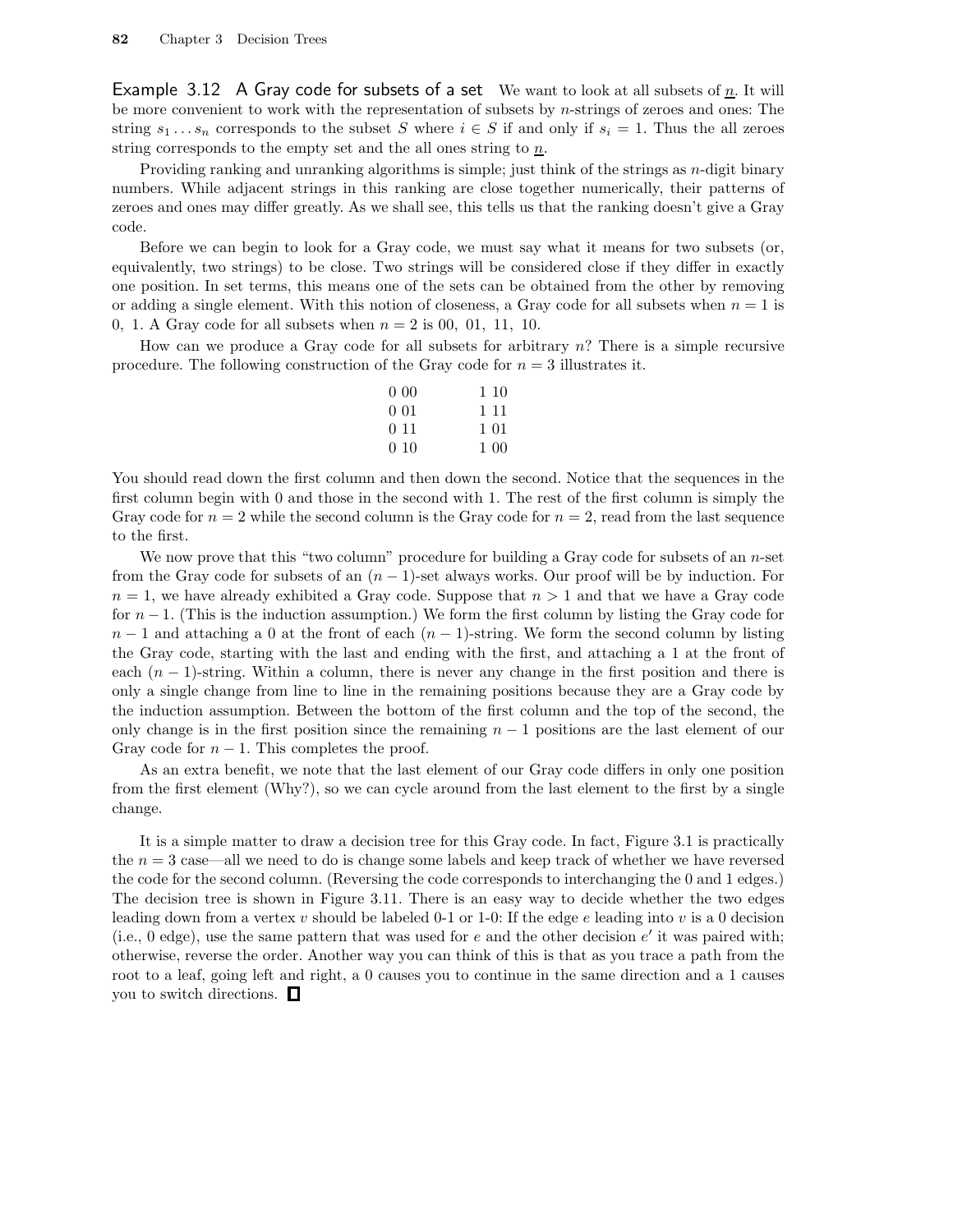

**Figure 3.11** The decision tree for the Gray code for 3.

## **Exercises**

Unless otherwise noted, the domain is  $\underline{k}$  for some k and the range is  $\underline{n}$  for some n. Usually, there is no need to specify n and specifying the function determines  $k$ .

3.2.1. This problem concerns strictly decreasing functions listed in lex order.

- (a) Compute the rank of the functions 11,6,4 and 9,6,3,1. (Note that the domain of the first is  $\frac{3}{2}$  and the domain of the second is  $\underline{4}$ .
- (b) What strictly decreasing function with domain  $4$  has rank 35? rank 400?
- (c) What strictly decreasing function immediately follows 9,6,3,2,1? 9,6,5,4?
- (d) What strictly decreasing function immediately precedes 9,6,3,2,1? 9,6,5,4?

3.2.2. This problem concerns permutations listed in direct insertion order.

- (a) Compute the ranks of 6,3,5,1,2,4 and 4,5,6,1,2,3.
- (b) Determine the permutations of  $6$  with ranks 151 and 300.
- (c) What permutation immediately follows 9,8,7,1,2,3,4,5,6? 6,5,4,1,2,3,7,8,9?
- (d) What permutation immediately precedes 9,8,7,1,2,3,4,5,6? 6,5,4,1,2,3,7,8,9?
- 3.2.3. Consider the three strictly decreasing functions from  $\underline{k}$  to  $\underline{n}$ :
	- $(1)$  k,  $k-1, \ldots, 2, 1$
	- $(2)$   $k+1$ ,  $k$ , ..., 3, 2

 $(3)$   $k+2$ ,  $k+1, \ldots, 4, 3$ 

Obtain simple formulas for their ranks.

- 3.2.4. This problem concerns nonincreasing functions listed in lex order.
	- (a) Prove that

$$
RANK(f) = \sum_{i=1}^{k} {f(i) + k - i - 1 \choose k + 1 - i}.
$$

Hint. Example 2.11 (p. 52) may be useful.

- (b) Compute the ranks of 5,5,4,2,1,1 and 6,3,3.
- (c) What nonincreasing function on  $\frac{4}{3}$  has rank 35? 400?
- 3.2.5. This problem concerns the permutations listed in lex order.
	- (a) Obtain a formula for RANK $(f)$  in terms of the decisions  $D_1, \ldots, D_n$  (or  $D_1, \ldots, D_{n-1}$  if  $f(n-1)$ ) and  $f(n)$  are considered as being specified at the same time).
	- (b) Describe a method for going from a permutation in one line form to the decision sequence.
	- (c) Compute the ranks of 5,6,1,3,4,2 and 6,2,4,1,3,5.
	- (d) Compute the sequence of decisions for permutations of  $6 \text{ which have ranks } 151 \text{ and } 300$ . What are the one line forms of the permutations?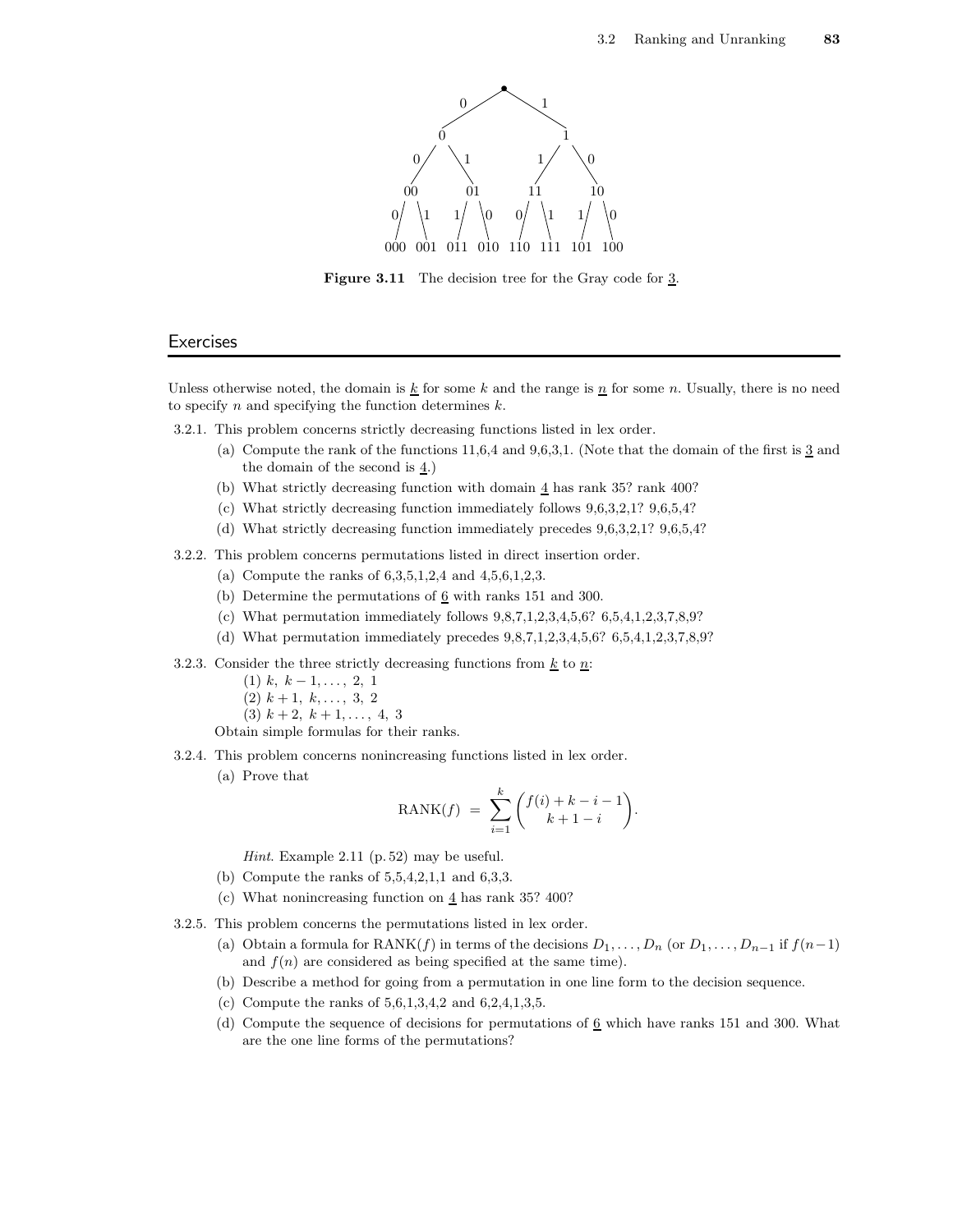- 3.2.6. Write computer code for procedures to calculate RANK and UNRANK. You might store the function being ranked as an array of integers where the first component is the size of the domain. The classes of functions for which you should write procedures are:
	- (a) the strictly decreasing functions in  $n^{\underline{k}}$  in lex order;
	- (b) the nonincreasing functions in  $n^{\underline{k}}$  in lex order.
	- (c) the permutations of  $\underline{n}$  in insertion order;
	- (d) the permutations of  $\underline{n}$  in lex order;

Hint. For the first two, it might be useful to have a procedure for calculating the binomial coefficients  $C(a, b)$ .

- 3.2.7. Returning to Example 3.12, draw the decision tree for  $n = 4$  and list the Gray code for  $n = 5$ .
- 3.2.8. Returning to Example 3.12, compute the ranks of the following sequences in the Gray code for subsets of  $\underline{n}$ :

0110; 1001; 10101; 1000010; 01010101.

(The value of  $n$  is just the length of the sequence.)

3.2.9. Returning to Example 3.12 for each of the following values of n and k, find the n-string of rank  $k$  in the Gray code for subsets of  $n$ :

$$
n = 20, k = 0;
$$
  $n = 20, k = 219;$   $n = 4, k = 7;$   $n = 8, k = 200.$ 

\*3.2.10. We will write the permutations of  $\underline{n}$  in one line form. Two permutations will be considered adjacent if one can be obtained from the other by interchanging the elements in two adjacent positions. We want a Gray code for all permutations. Here is such a code for  $n = 4$ . You should read down the first column, then the second and finally the third.

| 1,2,3,4 | 3,1,2,4 | 2,3,1,4 |
|---------|---------|---------|
| 1,2,4,3 | 3,1,4,2 | 2,3,4,1 |
| 1,4,2,3 | 3,4,1,2 | 2,4,3,1 |
| 4,1,2,3 | 4,3,1,2 | 4,2,3,1 |
| 4,1,3,2 | 4,3,2,1 | 4,2,1,3 |
| 1,4,3,2 | 3,4,2,1 | 2,4,1,3 |
| 1,3,4,2 | 3,2,4,1 | 2,1,4,3 |
| 1,3,2,4 | 3,2,1,4 | 2,1,3,4 |

List a Gray code for  $n = 5$ . As a challenge, describe a method for listing a Gray code for general  $n<sub>1</sub>$ 

# \*3.3 Backtracking

In many computer algorithms it is necessary to systematically inspect all the vertices of a decision tree. A procedure that systematically inspects all the vertices is called a traversal of the tree. How can we create such a procedure? One way to imagine doing this is to walk around the tree. An example is shown in Figure 9.2 (p. 249), where we study the subject in more depth. "Walking around the tree" is not a very good program description. We can describe our traversal more precisely by giving an algorithm. Here is one which traverses a tree whose leaves are associated with functions and lists the functions in the order of their rank.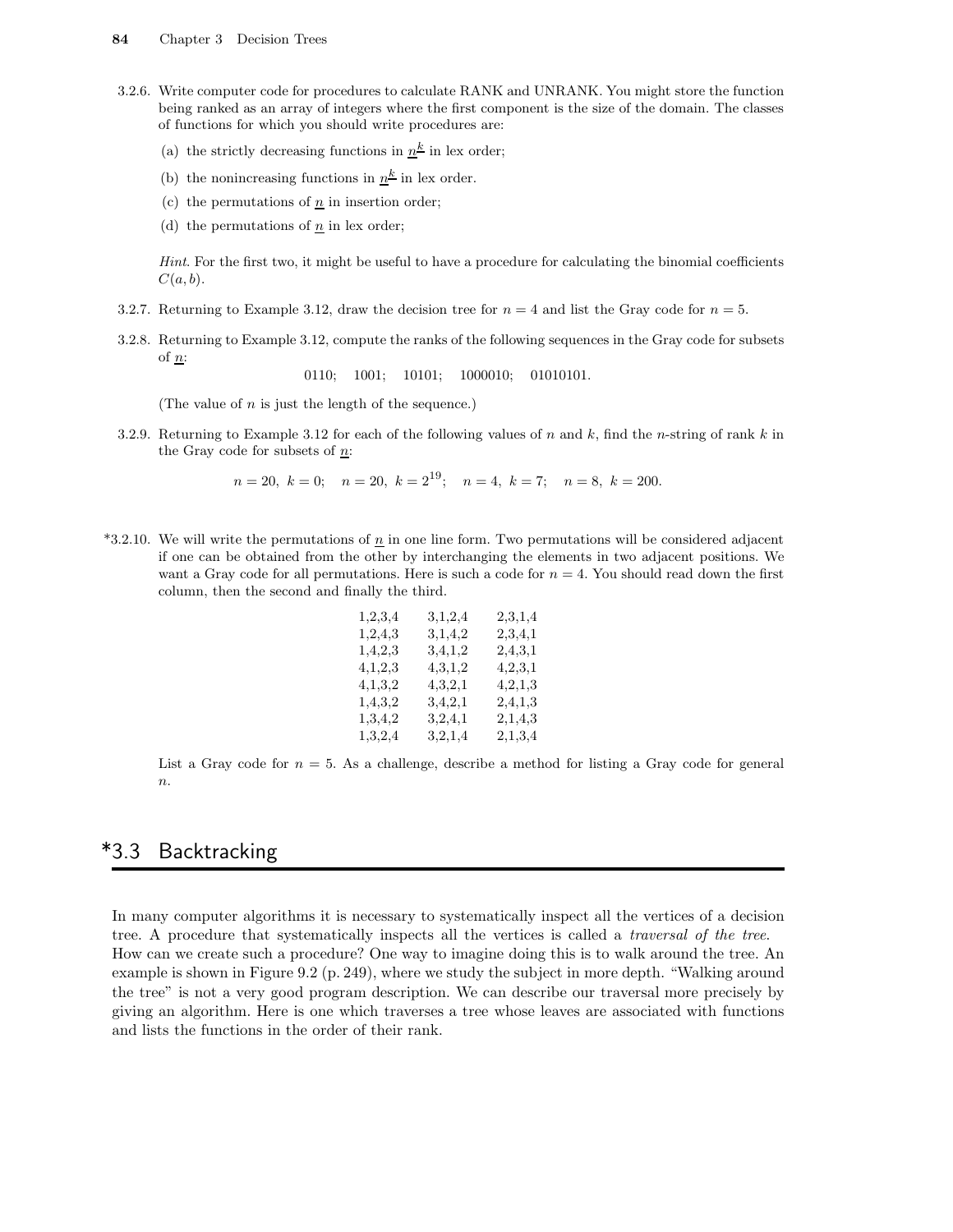Theorem 3.5 Systematic traversal algorithm The following procedure systematically visits the leaves in a tree from left to right by "walking" around the tree.

- 1. Start: Mark all edges as unused and position yourself at the root.
- 2. Leaf: If you are at a leaf, list the function.
- 3. Decide case: If there are no unused edges leading out from the vertex, go to Step 4; otherwise, go to Step 5.
- 4. Backtrack: If you are at the root, STOP; otherwise, return to the vertex just above this one and go to Step 3.
- 5. Decision: Select the leftmost unused edge out of this vertex, mark it used, follow it to a new vertex and go to Step 2.

If you cannot easily visualize the entire route followed by this algorithm, take the time now to apply this algorithm to the decision tree for  $2^3$  shown in Figure 3.1 and verify that it produces all eight functions in lex order.

Because Step 1 refers to all leaves, the algorithm may be impractical in its present form. This can be overcome by keeping a "decision sequence" which is updated as we move through the tree. Here's the modified algorithm.

Theorem 3.6 Systematic traversal algorithm (programming version) The following procedure systematically visits the leaves in a tree from left to right by "walking" around the tree.

- 1. Start: Initialize the decision sequence to −1 and position yourself at the root.
- 2. Leaf: If you are at a leaf, list the function.
- 3. Decide case: Increase the last entry in the decision sequence by 1. If the new value equals the number of decisions that can be made at the present vertex, go to Step 4; otherwise go to Step 5.
- 4. Backtrack: Remove the last entry from the decision sequence. If the decision sequence is empty, STOP; otherwise go to Step 3.
- 5. Decision: Make the decision indicated by the last entry in the decision sequence, append −1 to the decision sequence and go to Step 2.

In both versions of the algorithm, Step 4 is labeled "Backtrack." What does this mean? If you move your pencil around a tree, this step would correspond to going toward the root on an edge that has already been traversed in the opposite direction. In other words, backtracking refers to the process of moving along an edge back toward the root of the tree. Thinking in terms of the decision sequence, backtracking corresponds to undoing (i.e., backtracking on) what is currently the last decision made.

If we understand the structure of the decision tree well enough, we can avoid parts of the algorithm In the next example, we eliminate the descent since only one element in the Gray code changes each time. In the example after that, we eliminate the decision sequence for strictly decreasing functions. In both cases, we use empty to keep track of the state of the decision sequence. Also, Step 2 is avoided until we know we are at a leaf.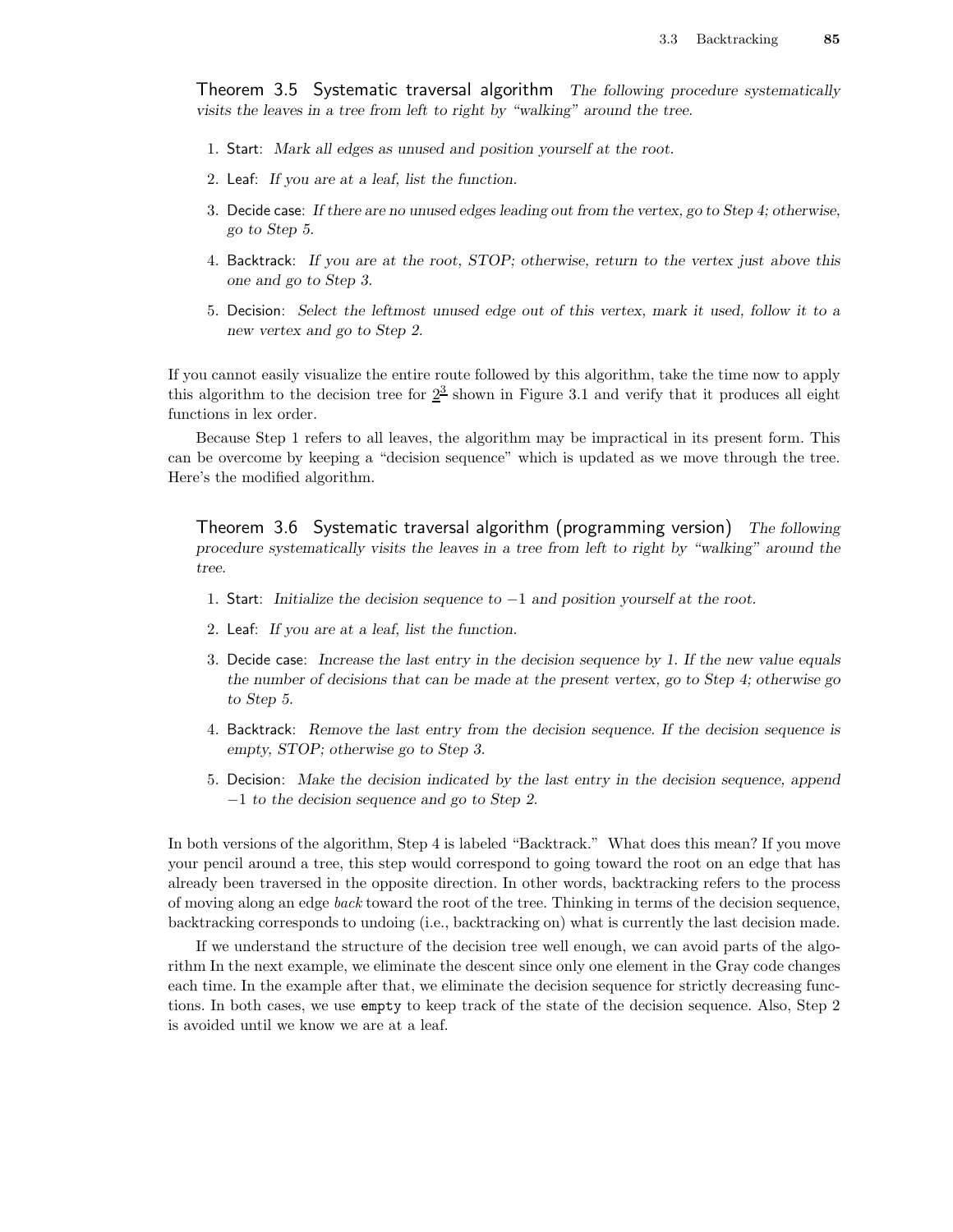Example 3.13 Listing Gray coded subsets In Example 3.12 we looked at a Gray code for listing all elements of an n element set. Since there are only two decisions at each vertex, the entries in the decision sequence will be 0 or 1 (but they usually do not equal the entries in the Gray code). Here is the code with  $s_i$  being the decision sequence and  $g_i$  the Gray code.

```
Procedure GraySubsets(n)For i = 1 to n: \angle /* Set up first leaf */
     s_i = 0g_i = 0End for
   empty = FALSE
  While (empty=FALSE):
     Output g_1, \ldots, g_n. \qquad \qquad /* Step 2 */
     For i from n to 1 by -1: /* Steps 3 & 4 (moving up) */
        If (s_i = 0) then
           s_i = 1g_i = 1 - g_i /* Step 5 (moving right) */
           For j from i+1 to n:
             s_j = n + 1 - j /* Steps 3 & 5 (moving down) */
           End for
           Goto ENDCASE
        End if
        empty = TRUE
        Label ENDCASE
     End for
  End while
End
```
The statement  $g_i = 1 - g_i$  changes 0 to 1 and vice versa. Since the Gray code changes only one entry, we are able to move down without changing any of the  $g_i$  values.

You may find this easier to understand than the presentation in Example 3.12. In that case, why don't we just throw that example out of the text? Although the code may be easy to follow, there is no reason to believe that it lists all subsets. Example 3.12 contains the proof that the algorithm does list all subsets, and the proof given there requires the recursive construction of the gray code based on reversing the order of the output for subsets of an  $n-1$  element set. Once we know that it works, we do the backtracking using the fact that only one  $g_i$  is changed at each output. Thus, we can forget about the construction of the Gray code as soon as we know that it works and a little about the decision tree.  $\Box$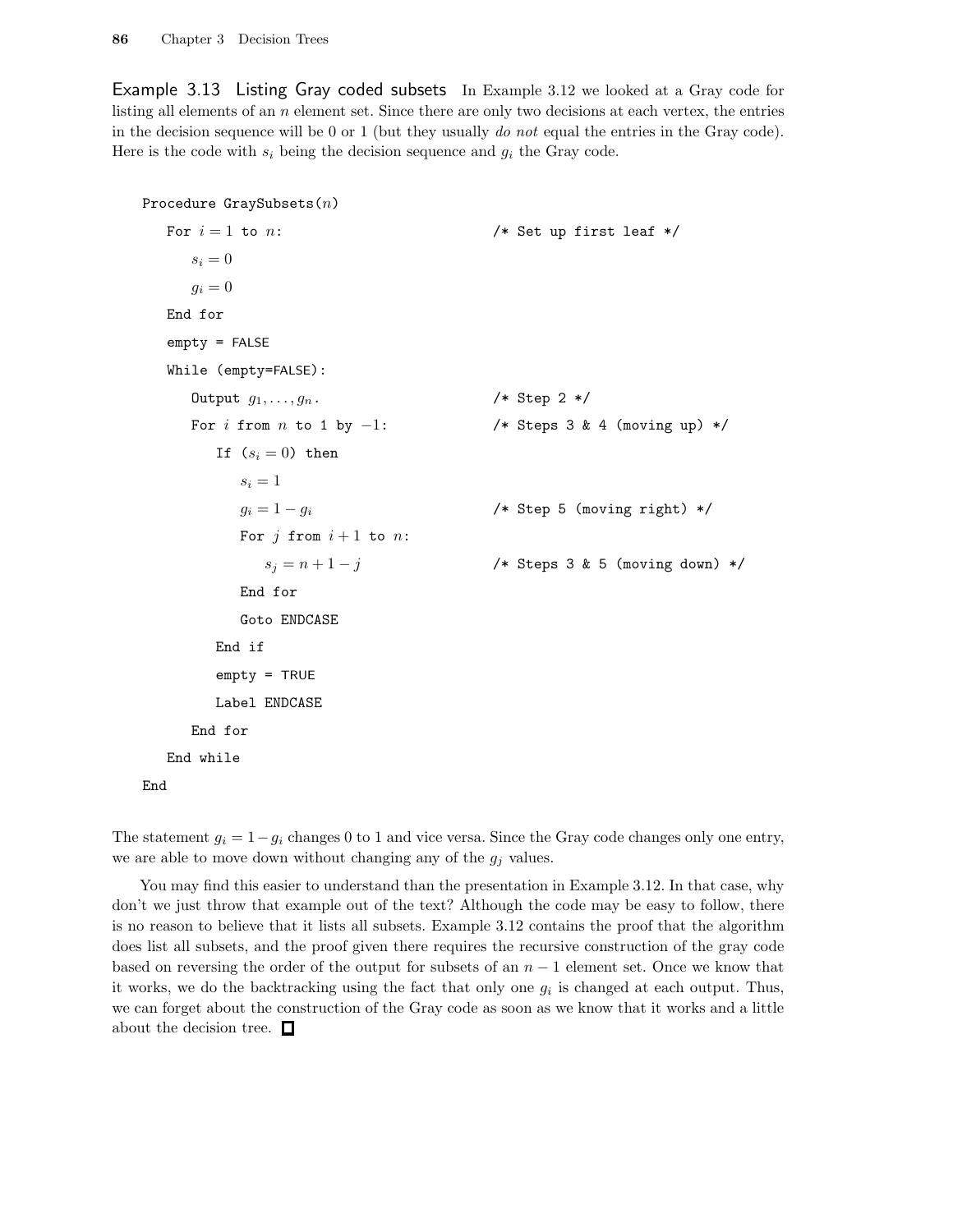Example 3.14 Listing strictly decreasing functions In Example 3.8 we studied ranking and unranking for strictly decreasing functions from  $\underline{k}$  to  $\underline{n}$ , which correspond to the k element subsets of  $\underline{n}$ . Now we want to list the subsets by traversing the decision tree.

Suppose we are at the subset given by  $d_1 > \cdots > d_k$ . Recall that, since the  $d_i$  are strictly decreasing and  $d_k \geq 1$ , we must have  $d_i \geq k+1-i$ . We must back up from the leaf until we find a vertex that has unvisited children. If this is the  $(i - 1)$ st vertex in the list, its next child after  $d_i$ will be  $d_i - 1$  and the condition just mentioned requires that  $d_i - 1 \geq k + 1 - i$ . Here is the code for the traversal

```
Procedure Subsets(n, k)For i from 1 to k: d_i = n + 1 - i End for
   empty = FALSE
   While (empty=FALSE):
     Output d_1, \ldots, d_k. /* Step 2 */
     For i from k to 1 by -1: \hspace{1cm} /* Steps 3 & 4 (moving up) */
        If (d_i > k + 1 - i) then
           d_i = d_i - 1 /* Step 5 (moving right) */
           For j from i+1 to k:
              d_i = n + 1 - j /* Steps 3 & 5 (moving down) */
           End for
           Goto ENDCASE
        End if
        empty = TRUE
        Label ENDCASE
     End for
   End while
End
      \Box
```
So far in our use of decision trees, it has always been clear what decisions are reasonable; i.e., lead, after further decisions, to a solution of our problem. This is because we've looked only at simple problems such as generating all permutations of  $\underline{n}$  or generating all strictly decreasing functions in  $n^{\underline{k}}$ . Consider the following problem.

> How many permutations  $f$  of  $\underline{n}$  are such that  $|f(i) - f(i+1)| \leq 3$  for  $1 \leq i < n$ ? 3.3

It's not at all obvious what decisions are reasonable in this case. For instance, when  $n = 9$ , the partially specified one line function 124586 cannot be completed to a permutation.

There is a simple cure for this problem: We will allow ourselves to make decisions which lead to "dead ends," situations where we cannot continue on to a solution. With this expanded notion of a decision tree, there are often many possible decision trees that appear reasonable for doing something. We'll look at this a bit in a minute. For now, let's look at our problem (3.3). Suppose that we're generating things in lex order and we've reached the vertex 12458. What do we do now? We'll simply continue to generate more of the permutation, making sure that (3.3) is satisfied for that portion of the permutation we have generated so far. The resulting portion of the tree that starts at 1,2,4,5,8 is shown in Figure 3.12. Each vertex is labeled with the part of the permutation after 12458. The circled leaves are solutions.

Our tree traversal algorithm given at the start of this section requires a slight modification to cover our extended decision tree concept where a leaf need not be a solution: Change Step 2 to

2 0 . Solution?: If you are at a solution, take appropriate action.

How can there be more than one decision tree for generating solutions in a specified order? Suppose someone who was not very clever wanted to generate all permutations of  $\underline{n}$  in lex order.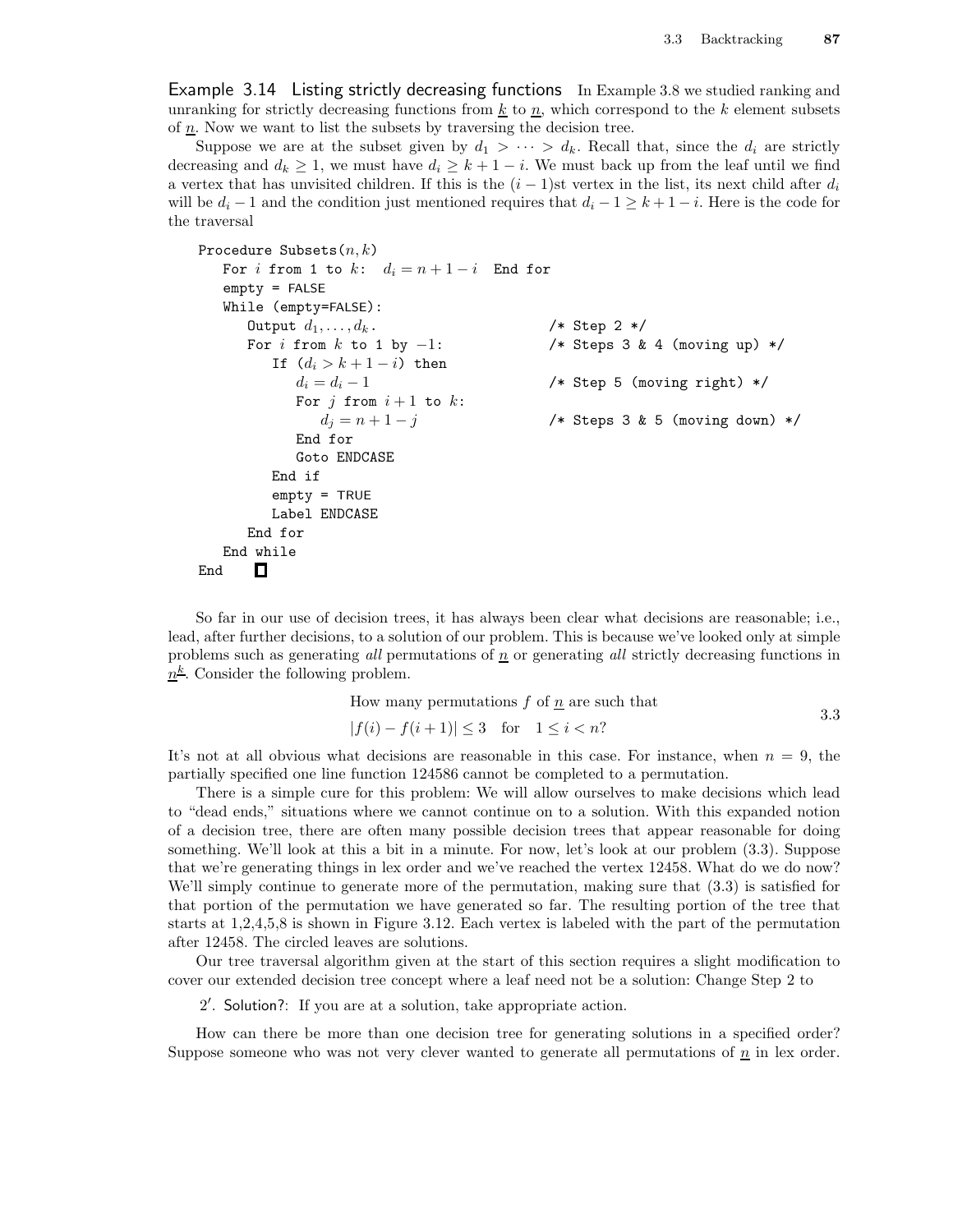

Figure 3.12 The portion of the decision tree for (3.3) that begins 1,2,4,5,8. The decision that led to a vertex is placed at the vertex rather than on the edge. The circled leaves are solutions.

He might program a computer to generate all functions in  $\underline{n}^{\underline{n}}$  in lex order and to then discard those functions which are not permutations. This leads to a much bigger tree because  $n^n$  is much bigger than  $n!$ , even when  $n$  is as small as 3. A somewhat cleverer friend might suggest that he have the program check to see that  $f(k) \neq f(k - 1)$  for each  $k > 1$ . This won't slow down the program very much and will lead to only  $n(n-1)^{n-1}$  functions. Thus the program should run faster. Someone else might suggest that the programmer check at each step to see that the function produced so far is an injection. If this is done, nothing but permutations will be produced, but the program may be much slower. Someone more knowledgeable might suggest a way to convert a decision sequence to a permutation using the ideas of the previous section. This would give the smallest possible tree and would not take very long to run. You might try to figure out how to do that.

The lesson to be learned from the previous paragraph is that there is often a trade off between the size of the decision tree and the time that must be spent at each vertex determining what decisions to allow. (For example, the decision to allow only those values for  $f(k)$  which satisfy  $f(k) \neq f(k - 1)$ .) Because of this, different people may develop different decision trees for the same problem. The differences between computer run times for different decision trees can be truly enormous. By carefully limiting the decisions, people have changed problems that were too long to run on a supercomputer into problems that could be easily run on a personal computer.

We'll conclude this section with two examples of backtracking of the type just discussed.

**Example 3.15 Latin squares** An  $n \times n$  Latin square is an  $n \times n$  array in which each element of n appears exactly once in each row and column. Let  $L(n)$  be the number of  $n \times n$  Latin Squares. Finding a simple formula, or even a good estimate, for  $L(n)$  is an unsolved problem. How can we use backtracking to compute  $L(n)$  for small values of n?

The number of Latin Squares increases rapidly with  $n$ , so anything we can do to reduce the size of the decision tree will be a help. Here's a way to cut our work by a factor of  $n!$ . Let's agree to rearrange the columns of a Latin Square so that the first row always reads  $1, 2, 3, \ldots, n$ . We'll say such a square is "first row ordered." Given a first row ordered square, we can permute the columns in n! ways, each of which leads to a different Latin Square. Hence  $L(n)$  is n! times the number of first row ordered Latin Squares.

By next rearranging the rows, we can get the entries in the first column in order, too. If we're sloppy, we might think this gives us another factor of  $n!$ . This is not true because 1 is already at the top of the first column due to our ordering of the first row. Hence only the second through nth positions are arbitrary and so we have a factor of  $(n - 1)!$ .

Let's organize what we've got now. We'll call a Latin Square in *standard form* if the entries in the first row are in order and the entries in the first column are in order. Each  $n \times n$  Latin Square in standard form is associated with n!  $(n - 1)!$  Latin Squares which can be obtained from it by permuting all rows but the first and then permuting all columns. The standard form Latin Squares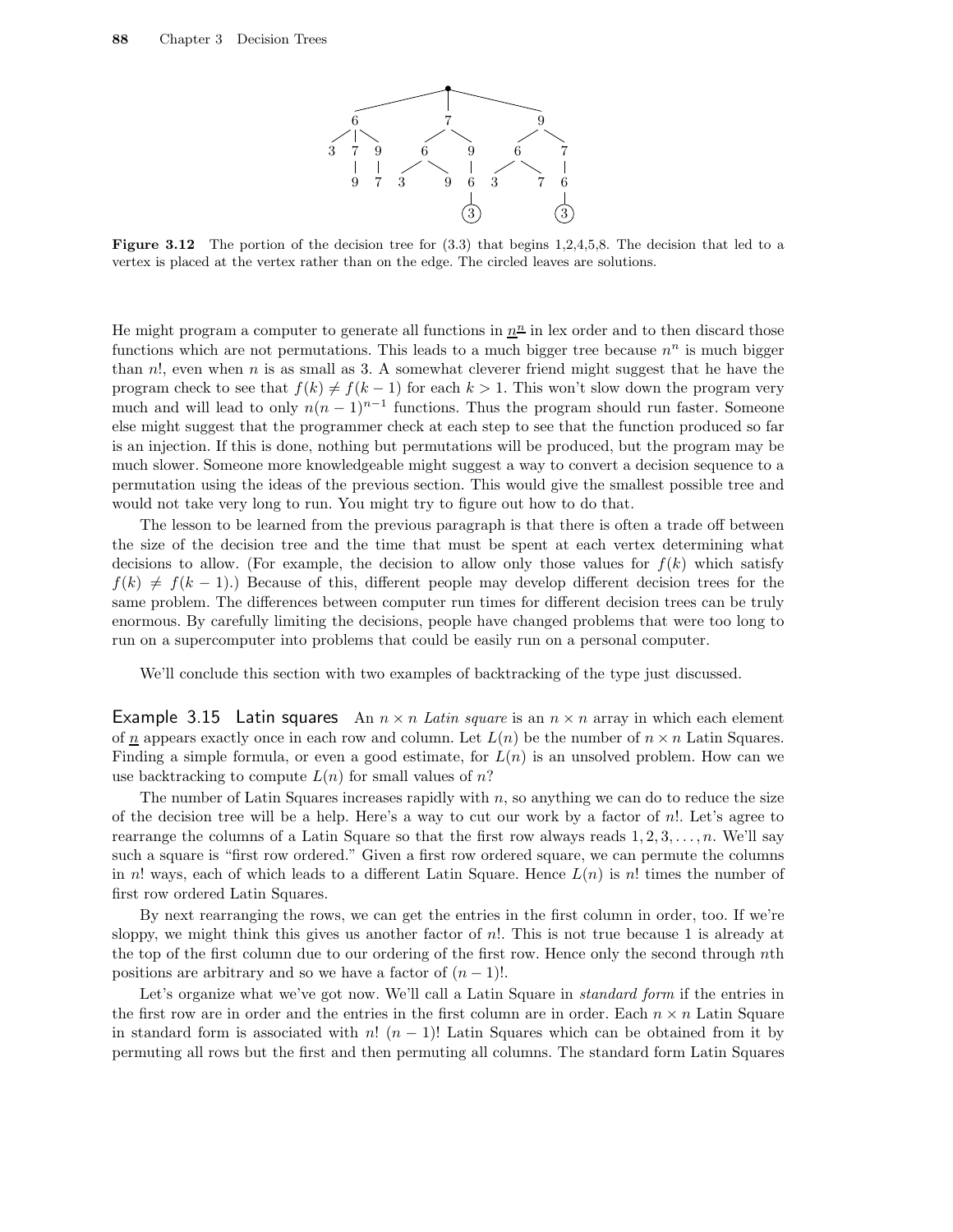|  |  | $1 \quad 12 \quad 123 \quad 1234 \quad 1234 \quad 1234 \quad 1234$ |  |
|--|--|--------------------------------------------------------------------|--|
|  |  | 21 231 2143 2143 2341 2413                                         |  |
|  |  | 3 1 2 3 4 1 2 3 4 2 1 3 4 1 2 3 1 4 2                              |  |
|  |  | 4321 4312 4123 4321                                                |  |

**Figure 3.13** The standard Latin squares for  $n \leq 4$ .



**Figure 3.14** A decision tree for  $3 \times 3$  Latin squares.

for  $n \leq 4$  are shown in Figure 3.13. It follows that  $L(1) = 1 \times 1!$   $0! = 1$ ,  $L(2) = 1 \times 2!$   $1! = 2$ ,  $L(3) = 1 \times 3! \cdot 2! = 12$  and  $L(4) = 4 \times 4! \cdot 3! = 576$ .

We'll set up the decision tree for generating Latin Squares in standard form. Fill in the entries in the array in the order  $(2,2), (2,3), \ldots, (2,n), (3,1), \ldots, (3,n), \ldots, (n,n)$ ; that is, in the order we read—left to right and top to bottom. The decision tree for  $n = 3$  is shown in Figure 3.14, where each vertex is labeled with the decision that leads to it. The leaf on the bottom right corresponds to the standard form Latin Square for  $n = 3$ . The leaf on the left is the end of a path that has died because there is no way to choose entry (2,3). Why is this? At this point, the second row contains 1 and 2, and the third column contains 3. The (2,3) entry must be different from all of these, which is impossible.  $\square$ 

Example 3.16 Arranging dominoes A backtracking problem is stated in Example 4 at the beginning of this part: We asked for the number of ways to systematically arrange 32 dominoes on a chessboard so that each one covers exactly two squares and every square is covered.

If the squares of the board are numbered systematically from 1 to 64, we can describe any placement of dominoes by a sequence of 32 h's and v's: Place dominoes sequentially as follows. If the first unused element in the sequence is  $h$ , place a horizontal domino on the first unoccupied square and the square to its right. If the first unused element in the sequence is  $v$ , place a vertical domino on the first unoccupied square and the square just below it. Not all sequences correspond to legal arrangements because some lead to overlaps or to dominoes off the board. For a  $2 \times 2$  board, the only legal sequences are hh and vv For a  $2 \times 3$  board, the legal sequences are hvh, vhh and vvv. For a  $3 \times 4$  board, there are eleven legal sequences as shown in Figure 3.15.

To find these sequences in lex order we used a decision tree for generating sequences of h's and v's in lex order. Each decision is required to lead to a domino that lies entirely on the board and does not overlap another domino. The tree is shown in Figure 3.16. Each vertex is labeled with the choice that led to the vertex. The leaf associated with the path *vhvvv* does not correspond to a covering. It has been abandoned because there is no way to place a domino on the lower left square of the board, which is the first free square. Draw a picture of the board to see what is happening.

Our systematic traversal algorithm can be used to traverse the decision tree without actually drawing it; however, there is a slight difficulty: It is not immediately apparent what the possible decisions at a given vertex are. This is typical in backtracking problems. (We slid over it in the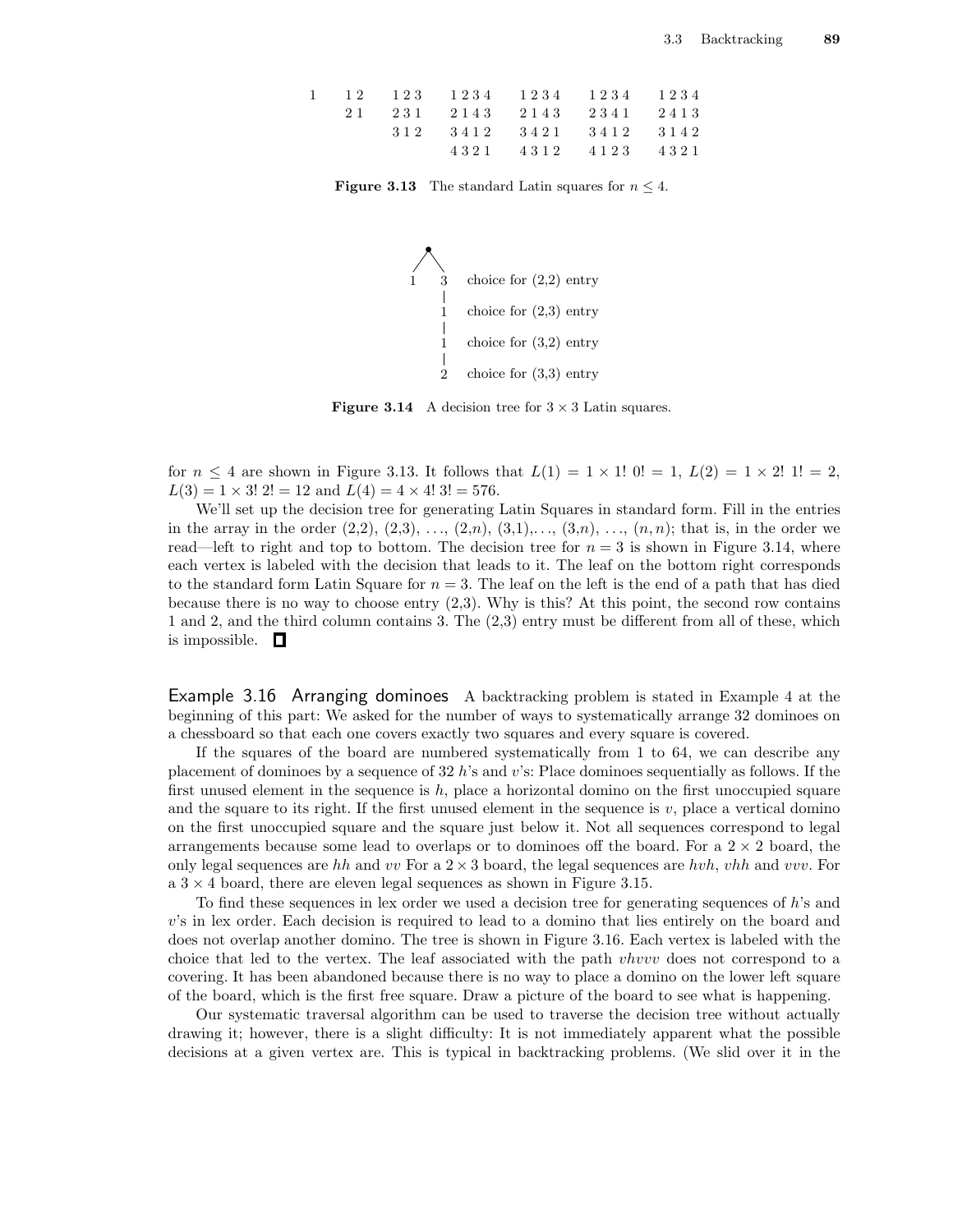

**Figure 3.15** The domino coverings of a  $3 \times 4$  board in lex order.



**Figure 3.16** The lex order decision tree for domino coverings of a  $3 \times 4$  board. The decision that led to a vertex is placed at the vertex rather than on the edge.

previous example.) A common method for handling the problem is to keep track of the nature of the decision (h or v) rather than its numerical value. For example, suppose our decision sequence is  $v, h, -1$  and we are at Step 3 (Decide case). We attempt to increase  $-1$  to h and find that this is impossible because it results in a domino extending off the board. Thus we try to increase it to  $v$ , which is acceptable. After a few more moves through the tree, we arrive Step 3 with the sequence  $v, h, v, v, v, -1$ . When we try to increase  $-1$  to h, the domino overlaps another. When we try v, the domino extends off the board. Hence the vertex is a leaf but not a solution, so we go to Step 4.  $\Box$ 

#### **Exercises**

- 3.3.1. Draw a decision tree for the  $4 \times 4$  standard form Latin Squares.
- 3.3.2. The "n queens problem" is to place n queens on an  $n \times n$  chessboard so that no queen attacks another. For those not familiar with chess, one queen attacks another if it is in the same row, column or diagonal. Convince yourself that the 2 queens and 3 queens problems have no solutions and that the 4 queens problem has two solutions. A necessary, but not sufficient, condition for a solution is that each row contain a queen. Thus we can imagine a sequence of  $n$  decisions to obtain a solution: The *i*th decision is where to place a queen in the *i*th row.
	- (a) Find the 2 solutions to the 4 queens problem by drawing a decision tree.
	- (b) Draw a decision tree for the 5 queens problem. How many solutions are there?
	- (c) How many solutions are there to the 6 queens problem?